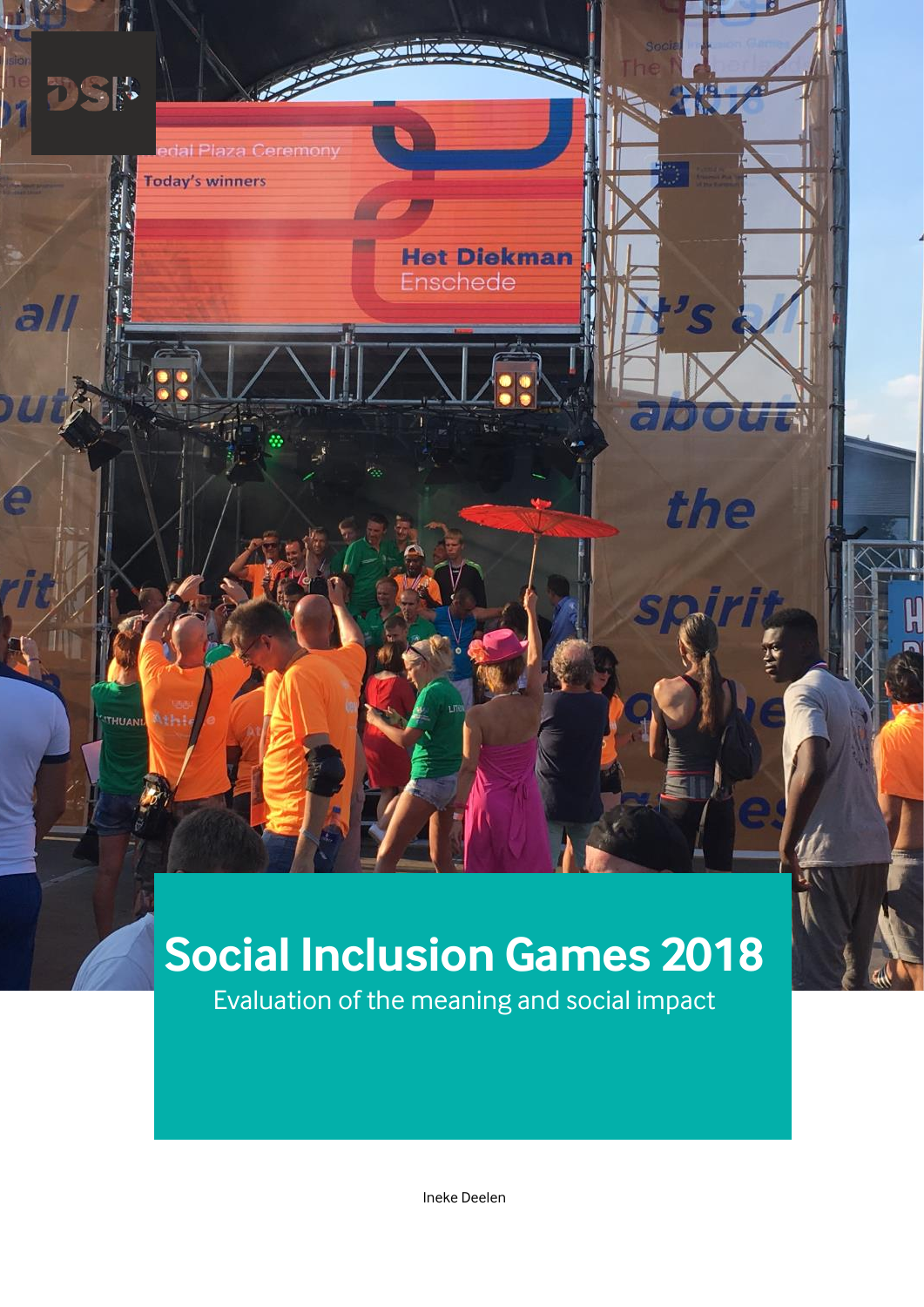**Contactgegevens** 

Oktober, 2018

Ineke Deelen ideelen@dsp-groep.nl 0612331444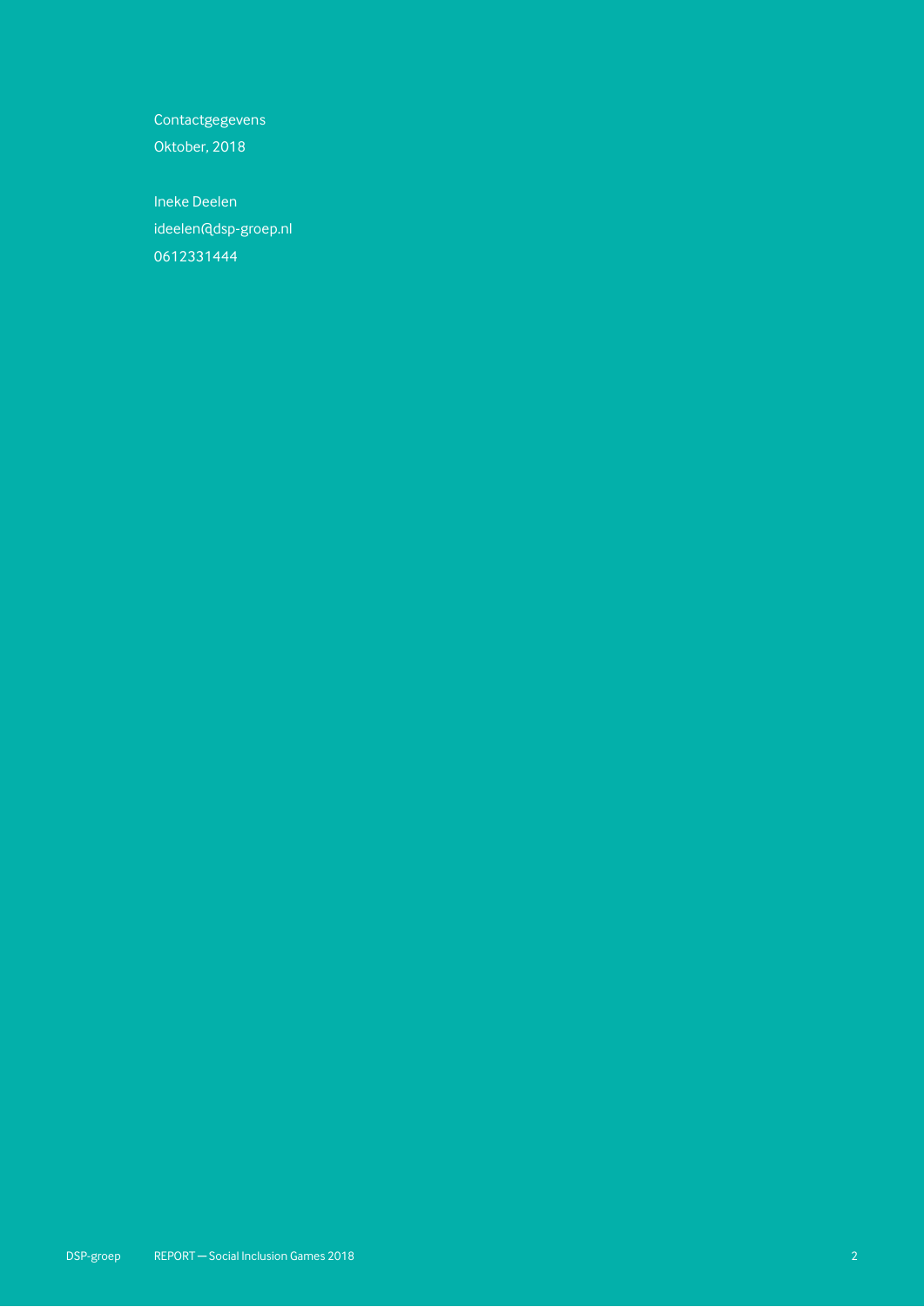# **Content**

| 1                | Introduction                                                                     | 4              |  |  |
|------------------|----------------------------------------------------------------------------------|----------------|--|--|
| $\mathbf 2$      | Who has joined the Social Inclusion Games 2018?                                  | 6              |  |  |
| 2.1              | General description of target groups and respondents                             | 6              |  |  |
| $2.2\phantom{0}$ | Reasons for signing up for the Social Inclusion Games                            | $\overline{7}$ |  |  |
| 3                | Sports and socially marginalized people                                          | 9              |  |  |
| 3.1              | Sports participation among socially marginalized people                          |                |  |  |
| 3.2              | Motives and barriers for sports participation                                    | 10             |  |  |
| 4                | <b>General evaluation of the Social Inclusion Games</b>                          | 12             |  |  |
| 5                | Meaning and social impact of the Social Inclusion Games                          | 15             |  |  |
| 5.1              | Meaning and experiences of the Social Inclusion Games                            | 15             |  |  |
| 5.2              | Social impact of the Social Inclusion Games                                      | 18             |  |  |
| 6                | <b>Legacy of the Social Inclusion Games</b>                                      | 23             |  |  |
| 7                | Opportunities and tips for professionals to 'keep the spirit of the Games alive' | 27             |  |  |
| 7.1              | Activities professionals undertake to promote sports                             | 27             |  |  |
| 7.2              | Barriers experienced by professionals to promote sports activities among clients | 28             |  |  |
| 7.3              | How to keep the spirit of the Games alive?                                       | 30             |  |  |
| 8                | Lessons learned for future Social Inclusion Games                                | 33             |  |  |
| 8.1              | Tops of the Social Inclusion Games 2018                                          | 33             |  |  |
| 8.2              | Tips for the local organizing team of SIG Berlin                                 | 34             |  |  |
| 8.3              | Concluding note                                                                  | 35             |  |  |
|                  |                                                                                  |                |  |  |

Attachment 1 – [Data collection](#page-35-0) 36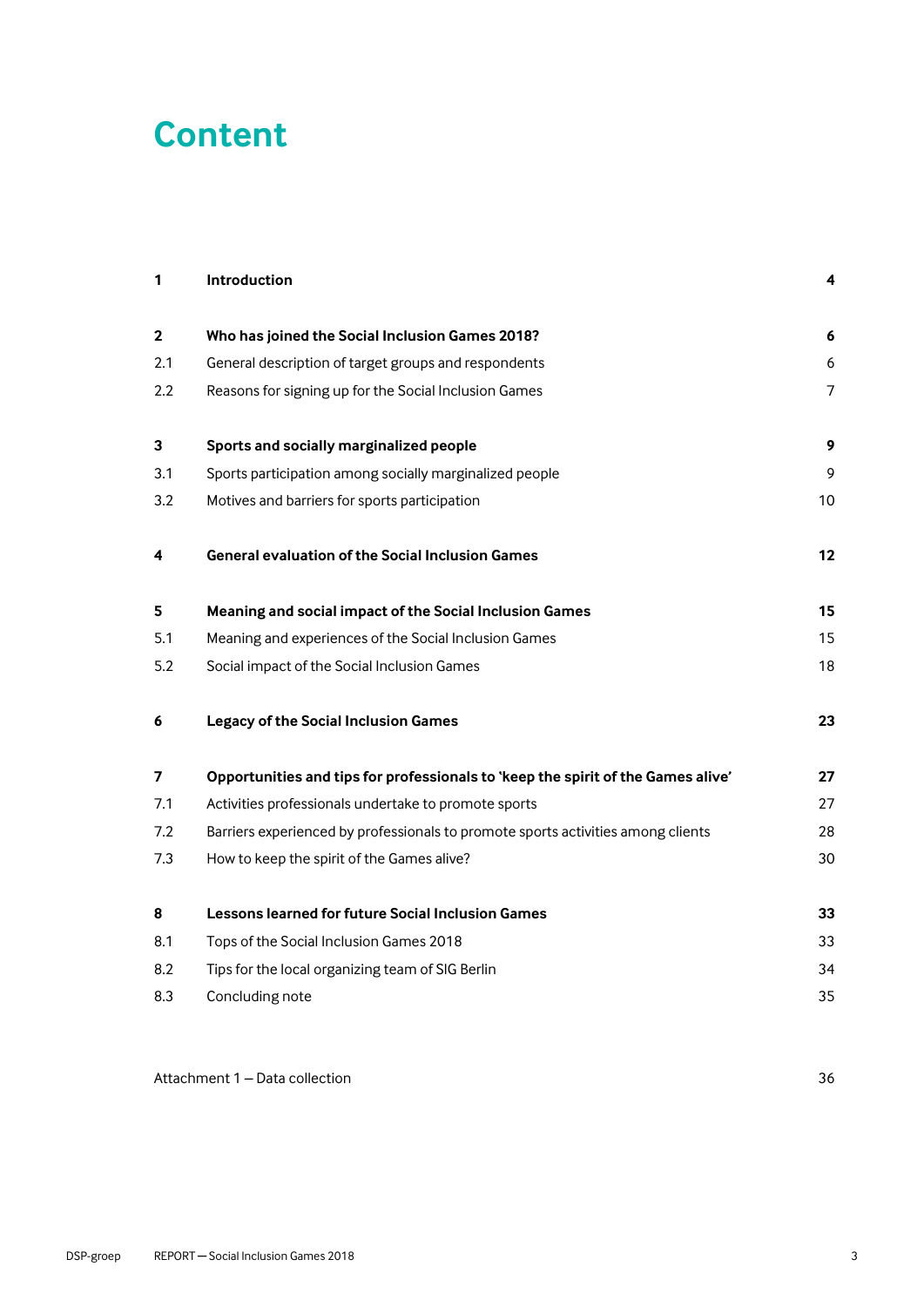# **1 Introduction**

<span id="page-3-0"></span>From 9 July until 4 August 2018, the Social Inclusion Games took place in Enschede, the Netherlands. In total, 1711 participants, from 7 different European countries took part in the event. Besides this, 200 professionals, 130 volunteers, and 23 local sports clubs were present to support the participants. According to the project description of the Social Inclusion Games (Erasmus+ proposal), the project objectives of the Social Inclusion Games the Netherlands (SIGN), were two-folded:

*"1. To successfully organise the European Social Inclusion Games in which more than 1,500 socially marginalized people from more than 15 European countries will come to The Netherlands in the summer of 2018 and get empowered and facilitated in their re-integration into society by means of physical enhancement activities and sports.*

*2. By bringing together Social Inclusion Professionals and other staff and volunteers of the sending organisations, the project also aims to promote sports as an effective instrument of rehabilitation, reintegration and empowerment of socially marginalized people back at a national/local level. As such, it envisages promoting sports and other physical enhancement activities at a national and local level in the rehabilitation, re-integration and empowerment of socially marginalized people."*

The SIGN project team specifically targeted these goals. Not only by focussing on organizing a successful edition of the Games, but also by organizing additional activities and workshops to realise and contribute to societal aims including enhancing sports activities among socially vulnerable groups. In that way, the Social Inclusion Games aimed to promote sports as an effective instrument of rehabilitation, re-integration and empowerment of socially marginalized people.

This report is the result of the monitoring and evaluation study conducted among the different target groups of the Social Inclusion Games. The target groups included participants (also referred to as 'socially marginalized people'), professionals (social workers and policy makers), volunteers, local sports clubs, and the project team that was in charge of organizing the event. The monitoring and evaluation study focussed on how these different target groups experienced the Games, in order to get an indication of the social impact of the Games.

Central questions included: What impact did the Social Inclusion Games have in terms of contribution to the personal lives of participants? What impact did the Games have in terms of a further belief in the power of sports for socially marginalized people? Did the Games trigger specific plans or intentions to integrate sport more into the daily life's of clients?

Investigating the social impact of a sports event such as the Social Inclusion Games, contributes to more knowledge on the meaning and power of sport for people in socially marginalized positions, and to advocate for the inclusion of sports in the day-to-day program of organizations working with socially marginalized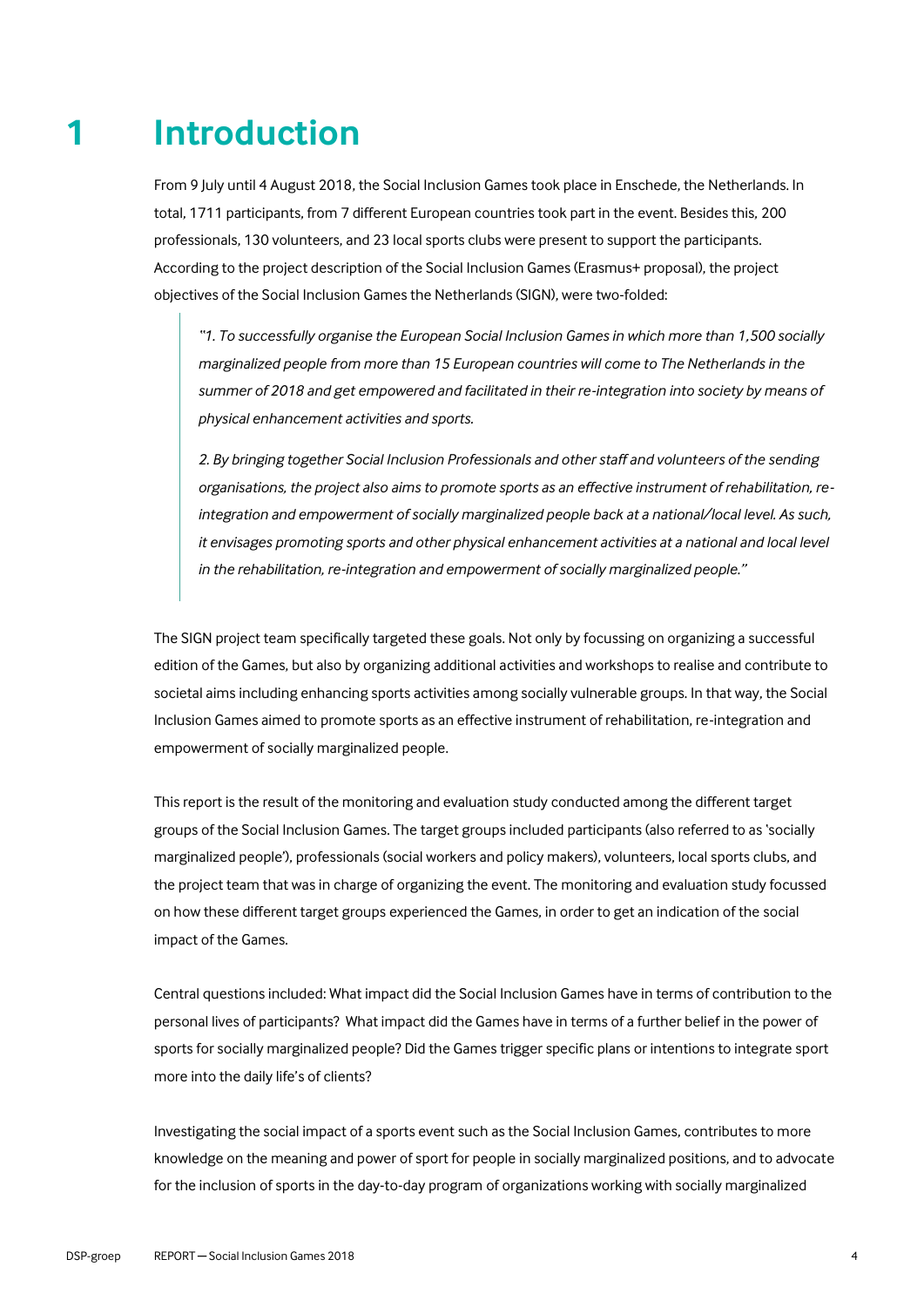people. Furthermore, insight into the experiences of the different target groups may benefit the organizers of the future Social Inclusion Games, especially the Berlin 2020 edition.

This report shows the results of several questionnaires that were set out among the different target groups, during and after the SIG. These quantitative results are illustrated by information and quotes from interviews held during (and after) the SIG. See attachment 1 for a short overview of the respondents and data collection methods used.

In chapter 2 we present some general characteristics of the different target groups of the SIG. Chapter 3 zooms in on the sports participation characteristics of the target group 'participants' (socially marginalized people who have participated in the SIG). The fourth chapter describes how the different target groups rated the SIG. Chapter five focuses on the social impact of the SIG. Chapter 6 focusses on the 'legacy' of the SIG. In chapter 7 we look at bottlenecks and opportunities and tips for social inclusion professionals to further promote sports activities among socially marginalized people. In chapter 8 we conclude with a few tops and tips for the local organizing committee(s) of future editions of the Social Inclusion Games.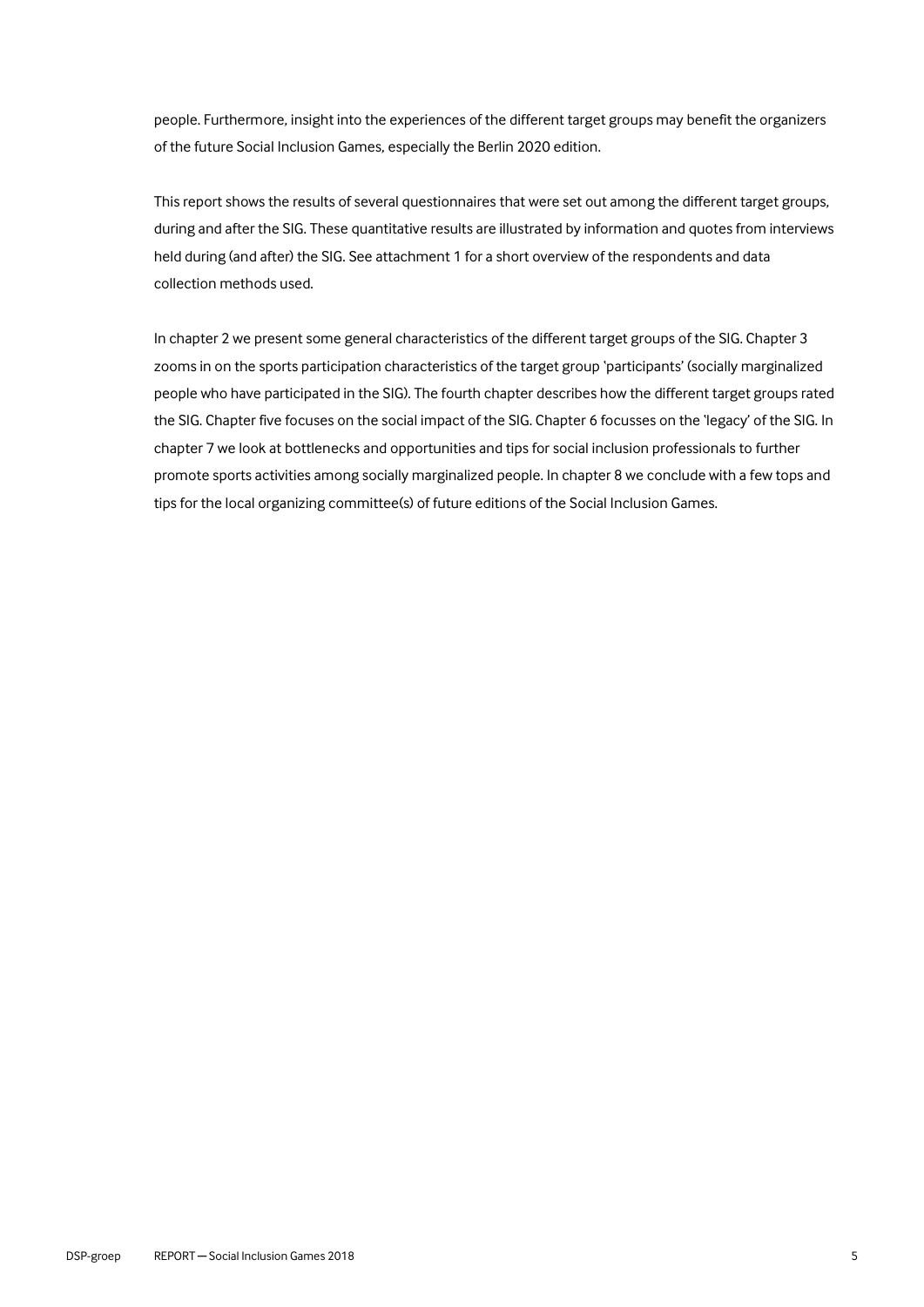# <span id="page-5-0"></span>**2 Who has joined the Social Inclusion Games 2018?**

## 2.1 General description of target groups and respondents

- <span id="page-5-1"></span> $\odot$ In total, 1711 participants joined the Social Inclusion Games in Enschede, about 200 more than the local organizing committee had estimated. In total, 7 countries were represented.
- $\odot$ Based on the questionnaire responses, age ranges of participants varied from 18-24 (27%), 25-34% (16%), and 35-44 years old (32%). A small group (almost 13%) was older than 55. All professionals were between 25 and 54 years old.
- $\odot$ Most participants who filled in the questionnaire came from the Netherlands (30%), and also Denmark and Germany were very well represented. Other countries that were present with a team included Scotland, UK, and Lithuania. The majority of professionals came from the Netherlands (67%), Denmark, and the UK.
- $\odot$ In general, more men than women participated (in all target groups).

|         | Participants (%) | Professionals (%)   | <b>Volunteers (%)</b> | Sports clubs (%) |
|---------|------------------|---------------------|-----------------------|------------------|
|         | $(N=63)$         | $(N=15)$            | $(N=37)$              | $(N=9)$          |
| Age     |                  |                     |                       |                  |
| ~18     | $\mathbf 0$      | 0                   | 5                     | 0                |
| $18-24$ | 27               | 0                   | 11                    | 11               |
| 25-34   | 16               | 33                  | 22                    | 33               |
| 35-44   | 32               | 33                  | 8                     | 11               |
| 45-54   | 13               | 33                  | 24                    | $\mathbf 0$      |
| 55-64   | 8                | 0                   | 19                    | 22               |
| > 65    | 5                | $\mathsf{O}\xspace$ | 11                    | 22               |
| Gender  |                  |                     |                       |                  |
| Male    | 65               | 53                  | 57                    | 78               |
| Female  | 36               | 47                  | 43                    | 22               |

#### Table 1. Personal characteristics of the different target groups

- $\odot$ All participants came to the games with an organization that works with socially vulnerable people. Professionals of organizations such as Humanitas Onder Dak and Leger des Heils (the Netherlands) and organizations such as LVS, GEBEWO, NEUE Chance, Diaconie (Germany), Caritas, RIBW, The Rock Trust, DePaul UK, etc., signed in.
- $\odot$ Almost half of the participants (48%) had participated in the SIG or a similar event before. For the majority of the professionals (67%) this was the first time they joined the SIG or a likewise event.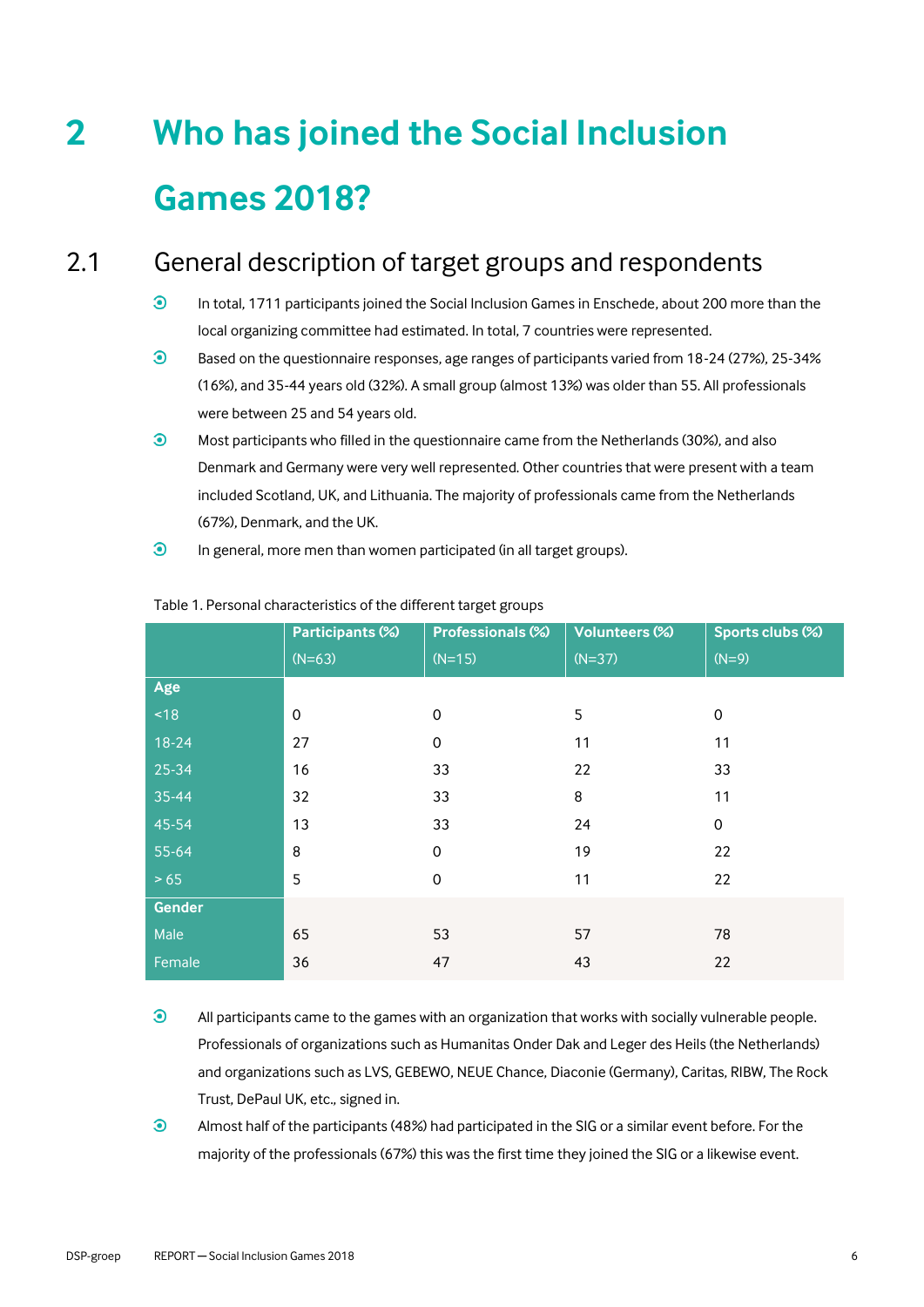## 2.2 Reasons for signing up for the Social Inclusion Games

<span id="page-6-0"></span>Why did people sign up for the Social Inclusion Games? Most participants had several reasons for signing up. The top 5 reasons mentioned were:

- **1** To play sport (75%)
- **2** To make new friends (63%)
- **3** To feel part of a group (61%)
- **4** To improve my health (58%)
- **5** Liked to go abroad (53%)



#### **Reasons of participants for joining the SIG**

Most professionals (87%) joined SIG to make it possible for marginalized people to participate in a sports event. Others signed up because they wanted to gain knowledge about sports and inclusion (20%) and/or to meet new people (13%).

*"I joined the Social Inclusion Games and wanted to promote sports activities, in order to gain understanding that socially marginalized people can participate in sports too." (A professional.)*

Most volunteers wanted to volunteer during the SIG because they wanted to do something meaningful for others in a disadvantaged position (84%), to meet other people (41%), and/or to learn new skills (32%).

Sports clubs signed in for the SIG in order to do something meaningful for other people (33%), or to get more publicity for their sports (33%).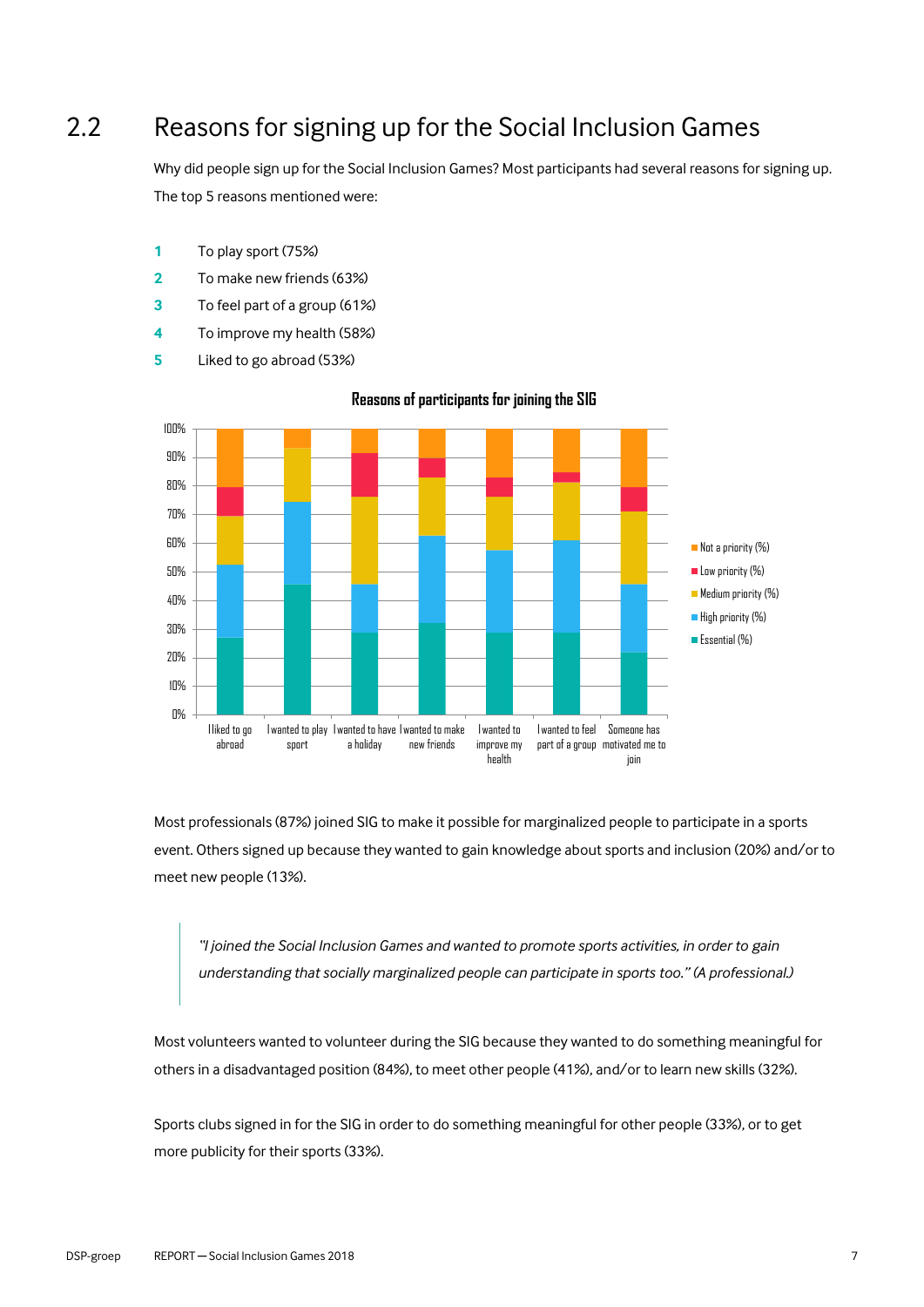*"We joined the Social Inclusion Games because it's so special to see how happy people are with these kind of small things. If our contribution gains something for our club then that is just a nice extra, not a purpose." (A sports club representative.)*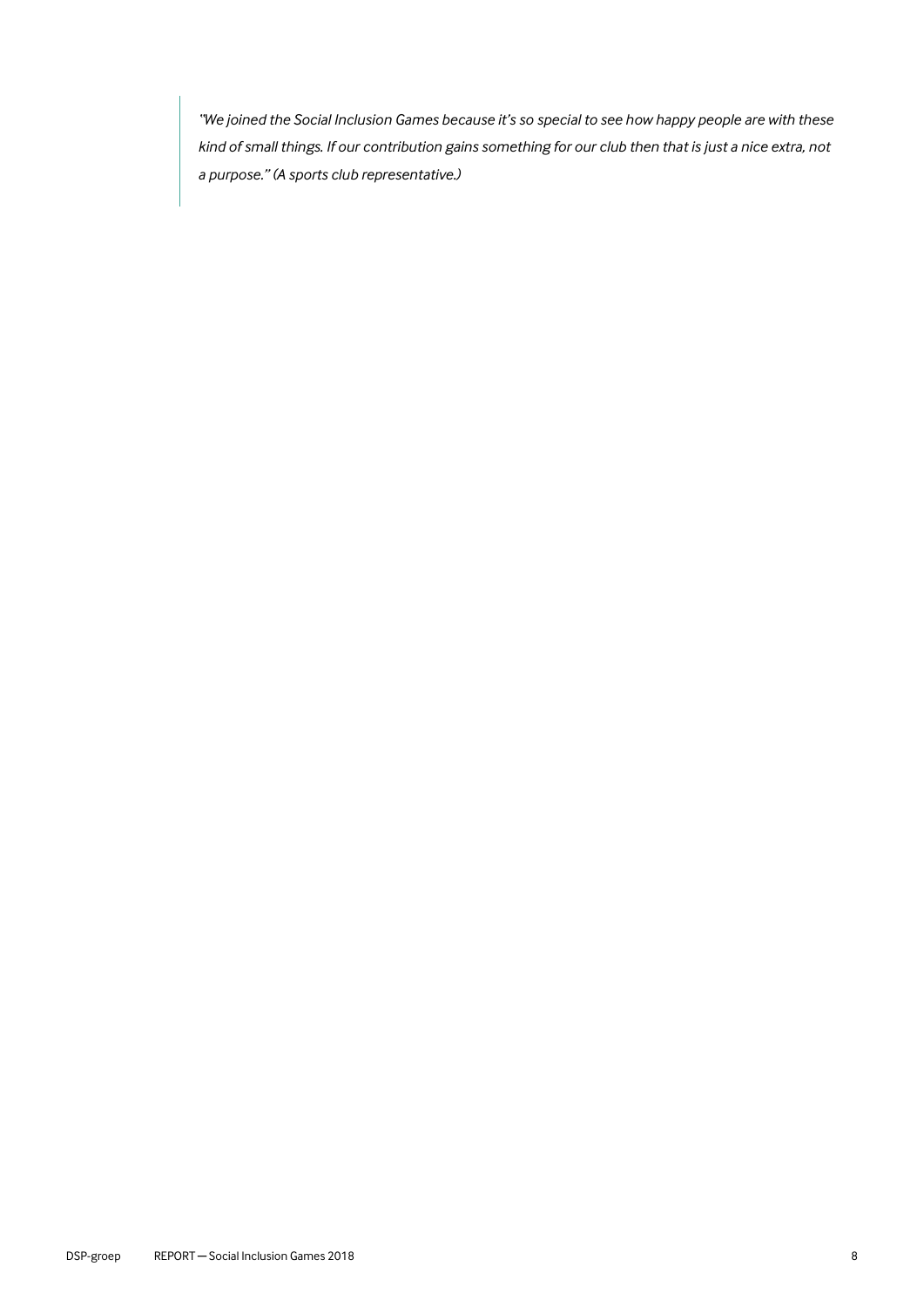# <span id="page-8-0"></span>**3 Sports and socially marginalized people**

# 3.1 Sports participation among socially marginalized people

<span id="page-8-1"></span>In the survey, we asked the participants questions about their actual sports participation in day to day life: if they liked to engage in sports activities, what their motives and barriers are regarding sports participation, and if they are aware of their daily amount of physical activity.

- $\odot$ Most participants (56%) liked sports (very) much. However, there was also a group of respondents who answered 'neutral' (17%), or not so much/not at all (6%). Another 20% answered 'not applicable'<sup>1</sup> .
- $\odot$ Most participants did participate in a sport back home, during the past 6 months. At least 53% participated at least once a week in a sport. Of the participants, 10% did not participate in any sport (and another 27% answered 'not applicable').



#### **Sports participation (%)**

- $\odot$ Popular sports among the participants (back home) were: 1) football (22%), running (17%) and fitness/gym (14%).
- $\odot$ Most participants participate in sports with friends (43%), 25% participate individually, 21% with other members in a group lesson and almost 5% with his/her social worker. Sport locations most frequently visited are the public space (33%), the gym (23%), or other official sports facilities (20%).
- $\odot$ A small but significant group of participants is hindered by their physical (16%) and/or mental (13%) health and is therefore not able to participate in (regular) sports activities. Another 21% of the participants reported to be mentally hindered to participate in sports sometimes, but is able to join regular sports activities. The majority of participants is not hindered at all physically (68%) and mentally (60%) and can participate in sports.

 $\overline{a}$ 

<sup>&</sup>lt;sup>1</sup> It is not sure if they answered this because they do not participate in sports at all.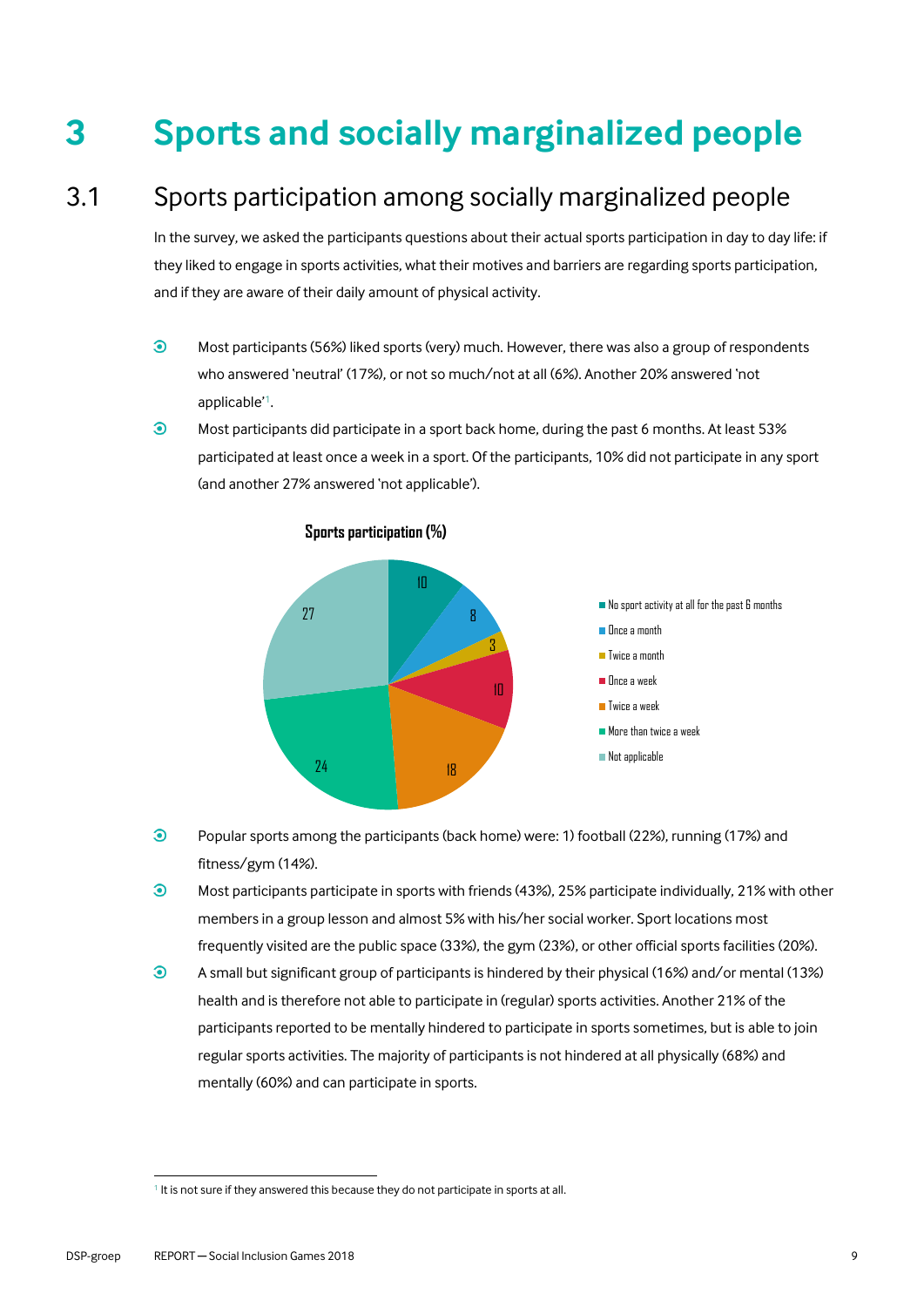## 3.2 Motives and barriers for sports participation

<span id="page-9-0"></span>The main goals of participants to participate in sports are:

- **1** Health goals (20%)
- **2** Fun (20%)
- **3** Connecting with friends/others (14%)
- **4** Relaxation (12%)
- **5** To become better in my sport; to improve sports skills (9%)



#### **Motivation to participate in sports (%)**

- $\odot$ Most respondents are satisfied with their amount/frequency of sports participation back home (64%), whereas 28% would like to practice more frequently, and 8% do not practice regularly but would like to start practicing sports regularly.
- $\odot$ Reasons why participants would like to participate more frequently or start with practising regularly included: to feel better/to clear my head, for health/healthy lifestyle, to meet other people, to lose weight, to have a better chance to get work, to recover from injury, for distraction and to integrate or to learn the language.
- $\odot$ Most participants experience barriers to participate in sports to some extent. Barriers mentioned most frequently were the related to costs. For 30% this makes participation in sports hard/impossible, and for another 54% costs sometimes are a barrier. Lack of time was for 44% of the participants 'sometimes' a barrier, but makes participation for 23% hard or impossible.
- $\odot$ To get an impression of the daily physical activity/exercise rates (other than sports) of participants we asked how many minutes one exercises (walking/cycling) during a day. Most participants answered they exercised 30-60 minutes (46%), and 22% was active more than 60 minutes a day.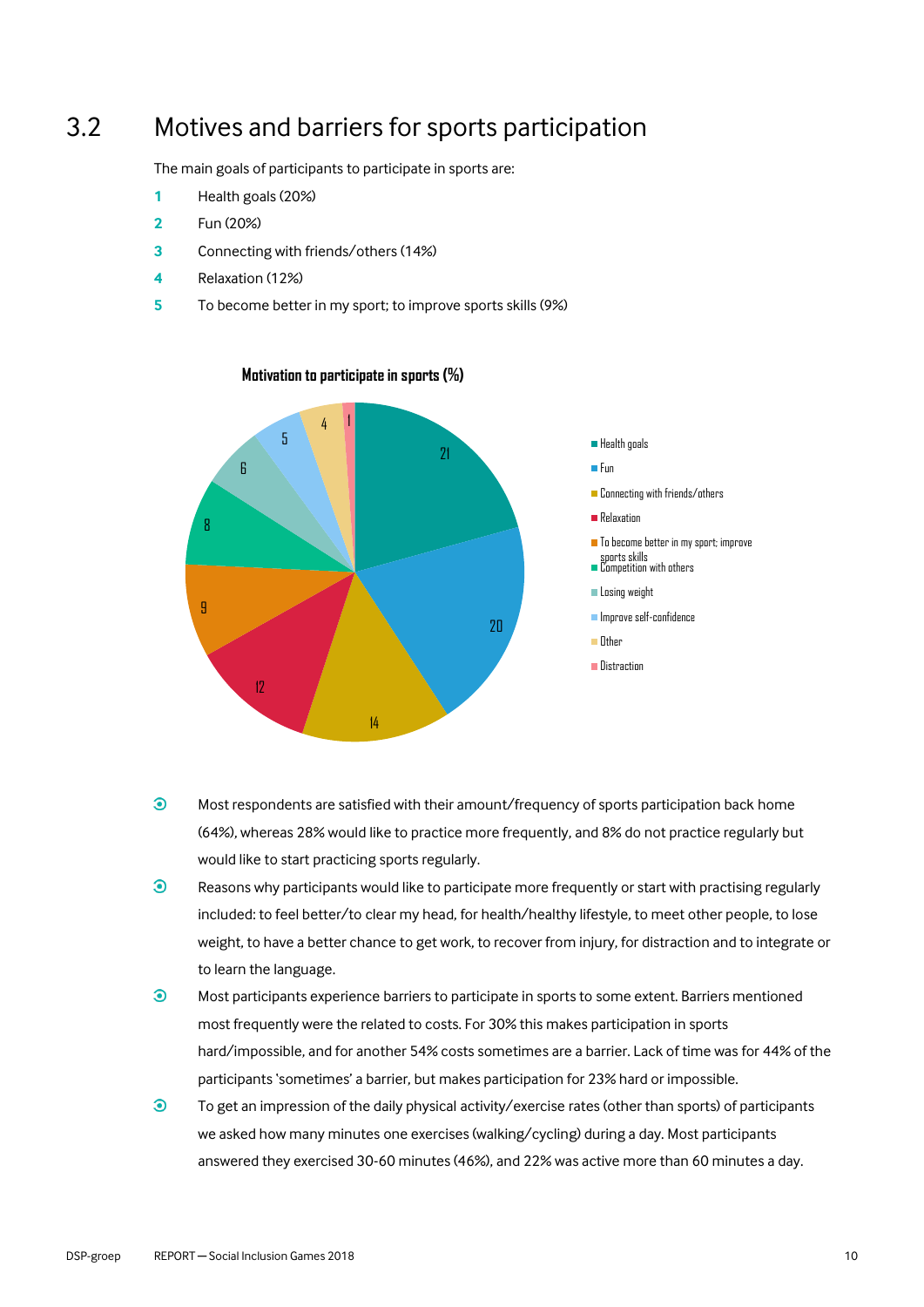In contrast, 32% was less than half an hour physically active during a day, which is below the guidelines for physical activity during a day. These figures show that many participants have difficulties to reach the 'norms' of healthy physical activity and are less physically active than average in Europe. 2

 $\overline{a}$ 

<sup>&</sup>lt;sup>2</sup> World Health Organization (2018). Factsheet physical activity[: http://www.who.int/en/news-room/fact-sheets/detail/physical](http://www.who.int/en/news-room/fact-sheets/detail/physical-activity)[activity.](http://www.who.int/en/news-room/fact-sheets/detail/physical-activity)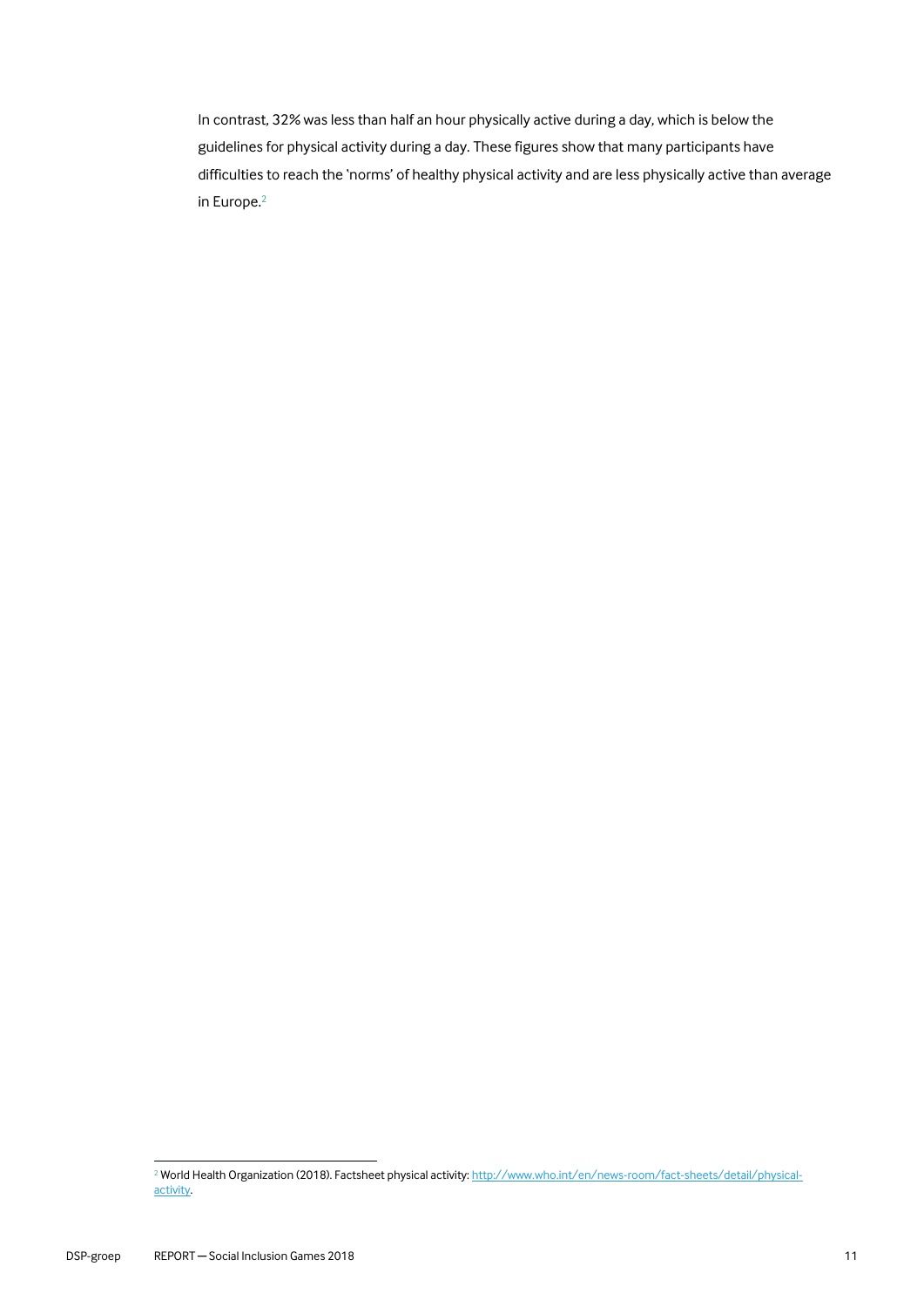# <span id="page-11-0"></span>**4 General evaluation of the Social Inclusion Games**

In general, the SIG have been rated very positively by all groups of attendants. Both participants and volunteers rated the SIG with an 8.6 (out of 10), and professionals and sports clubs rated the SIG with an 8.5 (out of 10). The majority of attendants are willing to participate in the next Social Inclusion Games: 93% of participants and 87% of professionals.

#### **Participants**

In general, participants were very satisfied with various aspects of the SIG. Especially the location (70%), the care and helpfulness of the organization (68%), and the value for money (59%) were rated very positively (with 'very good'). Aspects that were rated rather low included catering (29% evaluated this with 'acceptable' or 'poor'), and camping (25% answered 'acceptable').

*"The Social Inclusion Games were a great experience for the young people that came with me and a good opportunity for them to learn so many different skills. It was a very worthwhile experience. The Social Inclusion Games has been amazing. The staff and organisers have been so helpful and friendly, they were a great team." (A participant).*



#### **Participants'satisfaction with the SIG**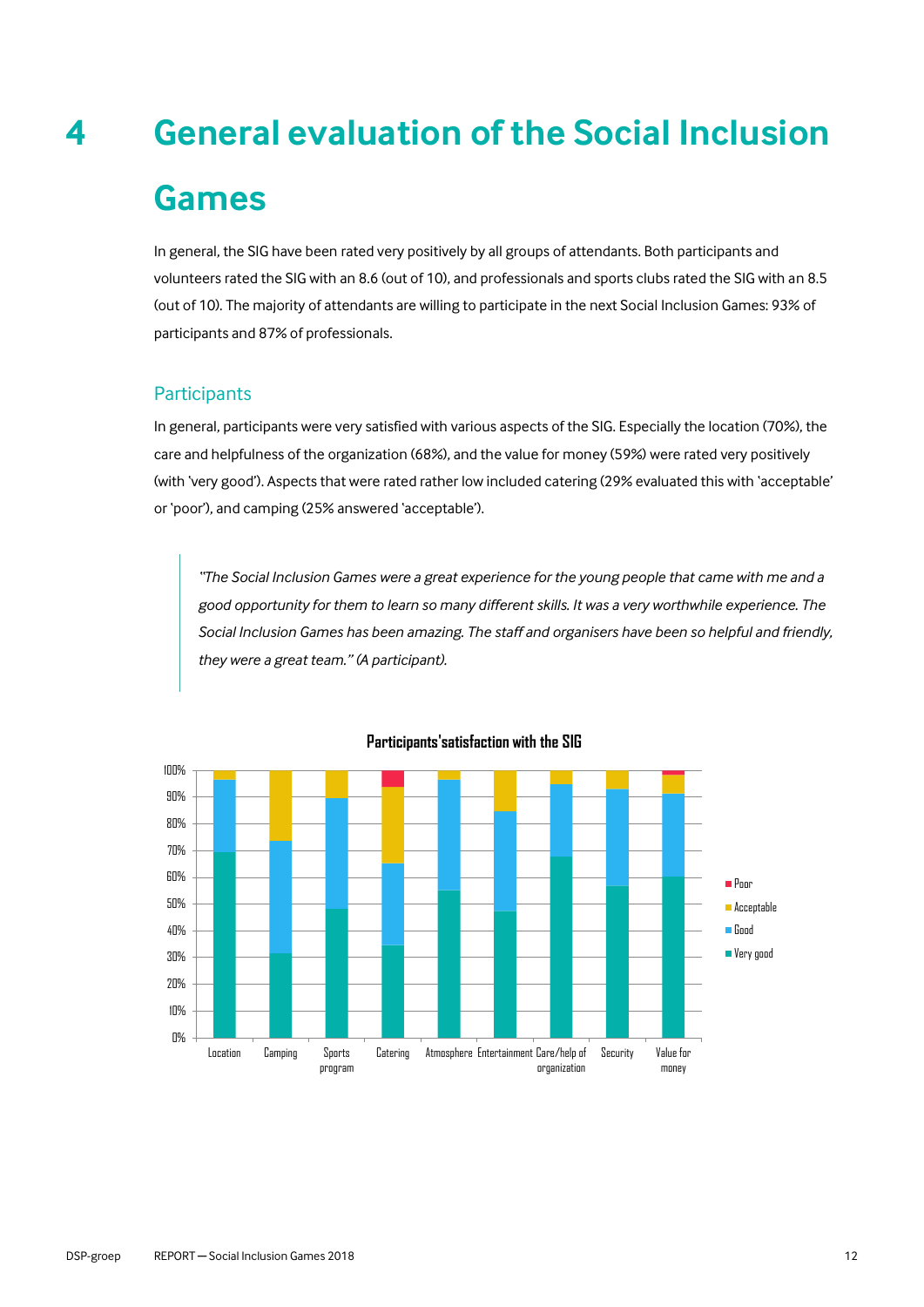#### Professionals

For almost all professionals the SIG were (more or less) what they expected it should be like (93% definitely or tended to agree). Most professionals got satisfaction from participating in the SIG, for instance because of helping others (60%) and seeing the results (40%). The majority of the professionals experienced that the SIG gave a sense of personal achievement (60%), it gave chances to learn new skills (60%), and it gave them even more belief in the power of sports for socially vulnerable people (60%).

Professionals were satisfied with different aspects than the participants. Most professionals were highly satisfied with the design/decoration of the event (83%), the security (67%) and the competence of the volunteers (60%). They were less positive about the catering (27% evaluated this aspect as 'poor', and another 27% as 'acceptable'), and the provision of information beforehand (7% evaluated this aspect as 'poor', and 20% as 'acceptable').



**Professionals' satisfaction with the SIG**

Professionals who responded to the questionnaire a few weeks after the SIG especially rated the atmosphere (100%), the care and helpfulness of the organization (86%), the location (71%), the competence of the volunteers (71%) and the entertainment (71%) very highly.

*"It is not winning that matters but having fun!" (A professional.)*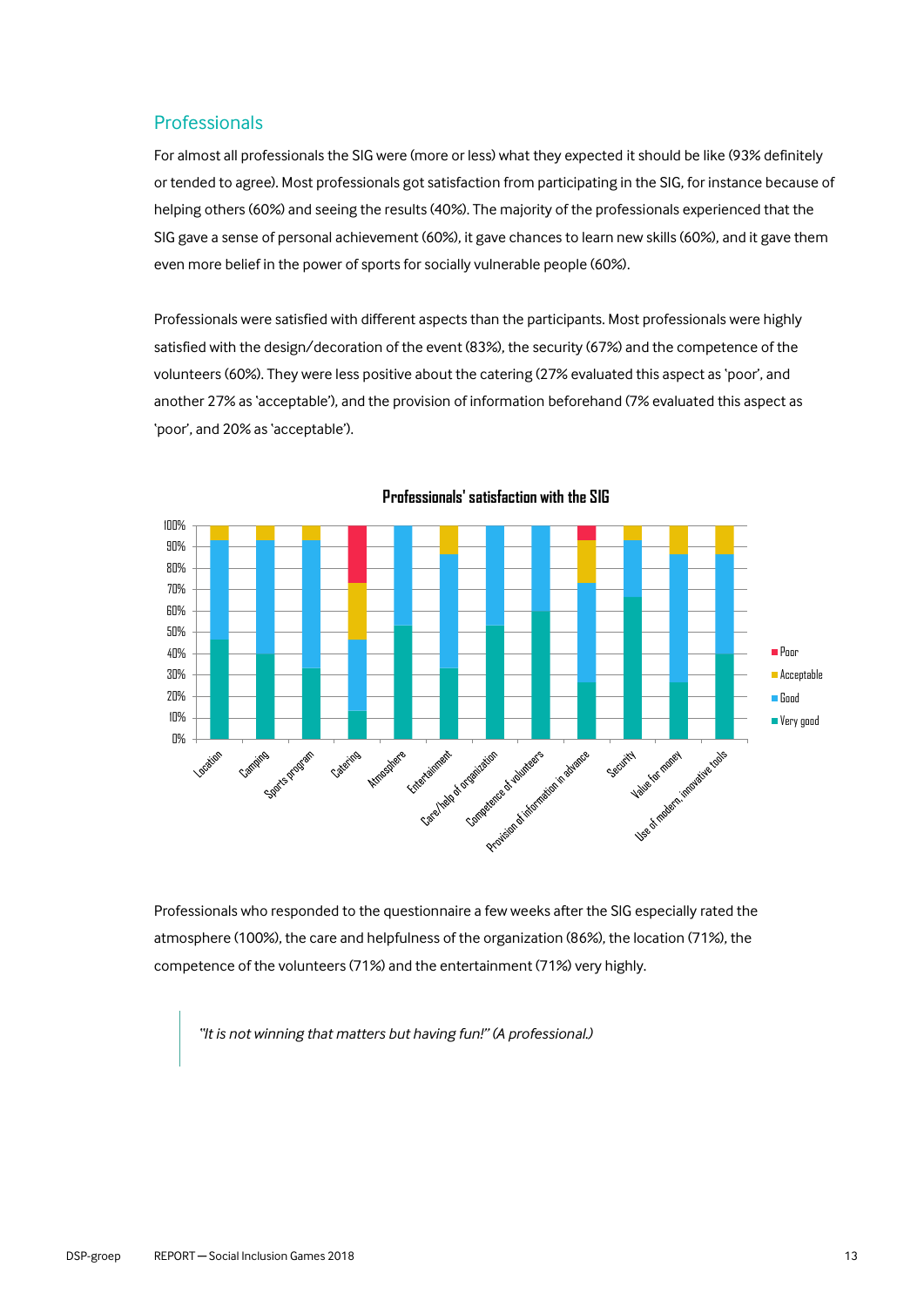#### Volunteers

In general, volunteers were very satisfied about the SIG and their contribution to the Games. Of the volunteers, 97% was very satisfied or satisfied. They especially were very satisfied about the support they got from the staff.

Most volunteers got satisfaction out of helping others (73%), and by seeing the results (65%). Most volunteers (68%) are (even) more satisfied about the positive influence of sports on people in a socially vulnerable position. In addition, for the majority of volunteers the work did not meet their expectations fully, based on the information they received beforehand (38%).

#### Sports clubs

Sports clubs were positive and satisfied as well about the SIG and their contribution to it. Sports clubs representatives liked the way everybody was involved in the event (89%), and found themselves to be useful (89%). Most respondents from sports clubs found that their sport was suitable for people in socially vulnerable positions (78%).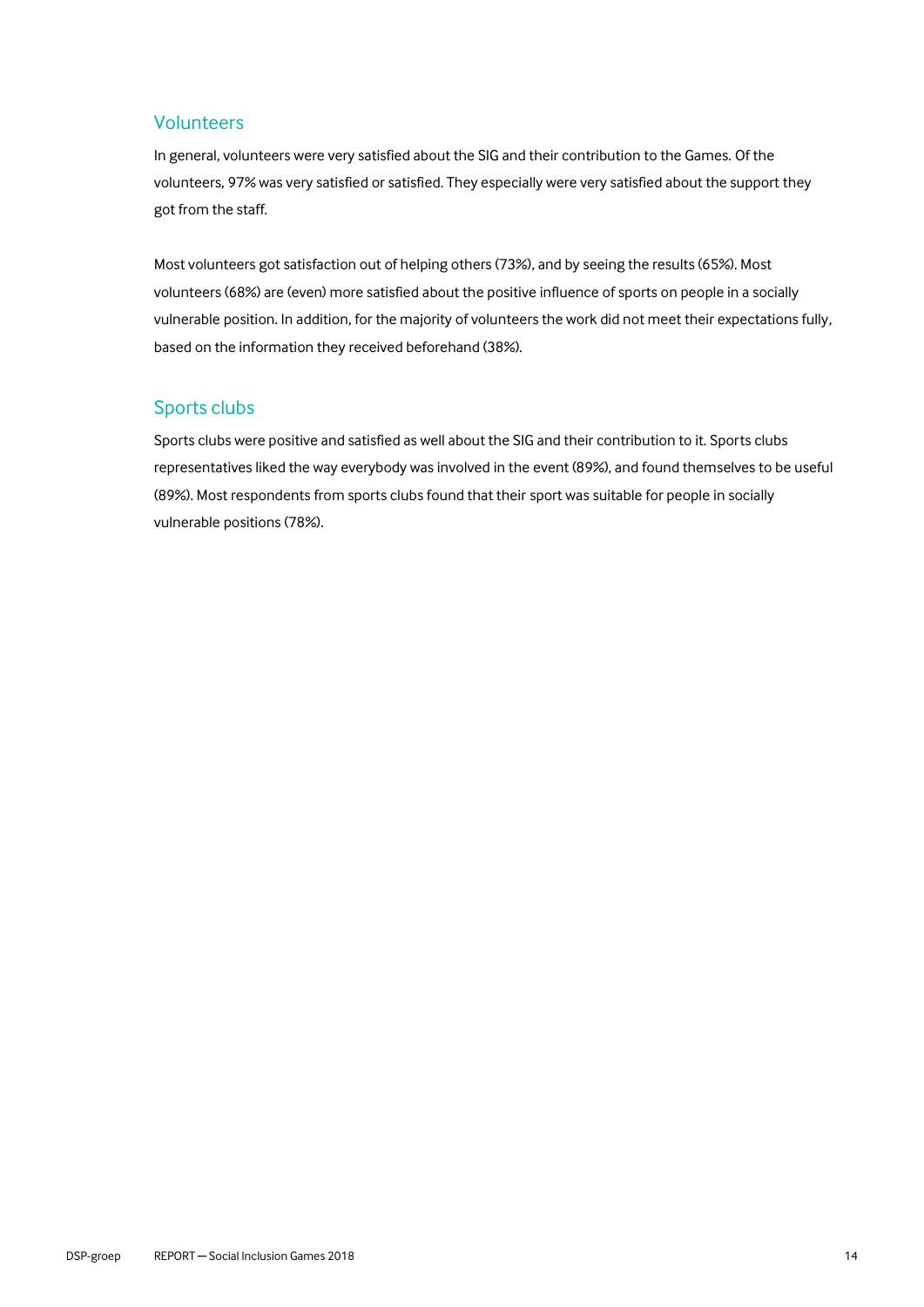# <span id="page-14-0"></span>**5 Meaning and social impact of the Social Inclusion Games**

This chapter discusses the personal meaning and experiences of each of the target groups regarding the Social Inclusion Games. (5.1). In addition, it focusses on indications of (social) impact of the Games during the event (5.2), and after the event (5.3).

# 5.1 Meaning and experiences of the Social Inclusion Games

#### <span id="page-14-1"></span>**Participants**

The previous chapters showed that the participants are very positive about the SIG. What about their personal experiences and what the Games meant for them?

Some statements that indicate what the SIG meant to the participants are shown below. Most participants definitively agree with the statements. Below the top 5 of highest rated 'impact indicators'.

- **1** I connected with new people (65%)
- **2** I feel part of a community (64%)
- **3** I know playing sports makes me feel better about myself (59%)
- **4** I know playing sport gives me confidence to do things I could not do before (48%)
- **5** I know I am not the only one who does not take part in a sport frequently (44%)



#### I know playing sports makes me feel better about myself





I feel part of a community

I know playing sports gives me confidence to do things I could not do before



definitely agree (%)

- **tend to agree (%)**
- neutral (%)
- **tend to disagree (%)**
- definitely disagree (%)
- not applicabe (%)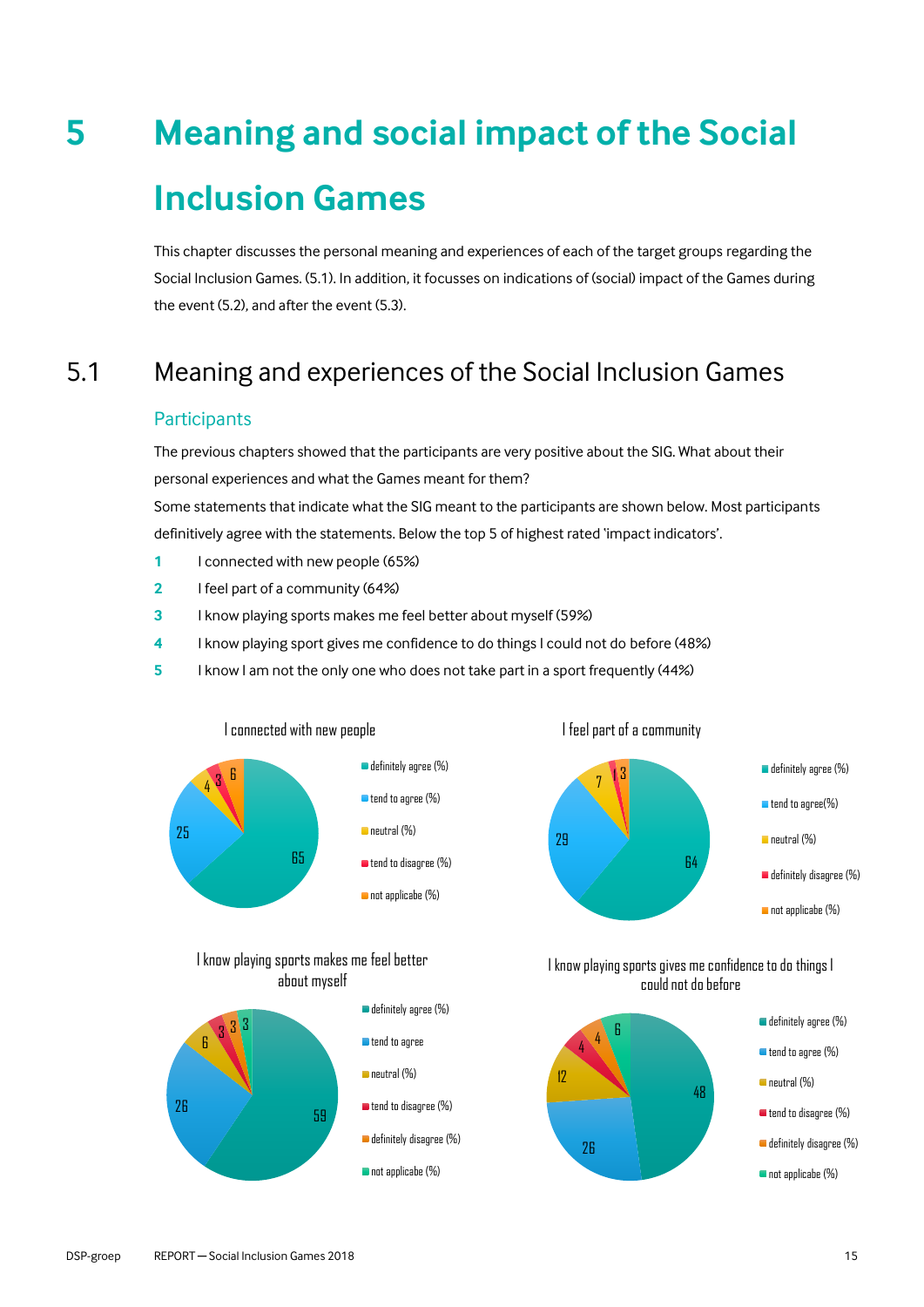These items indicate the effects on a social level (connecting with other people, feeling part of a community), and a personal level (feeling more satisfied/secure about themselves, gaining more confidence). The perceived 'effects' were greater than the awareness of the importance and benefits of playing sports (22% definitively agreed). However, in general the social and personal benefits are related to this increase in awareness.

Some examples that illustrate the personal experiences and what the SIG meant to participants are shown below.

*"Sport is very important to me. Doing CrossFit is my outlet. Since a while I have started to join my social worker with CrossFit. We go three times a week together. At the terrain (at the Social Inclusion Games, red.) we started the day with our own CrossFit exercises. Just like we do normally. I always have liked sports, but I quitted due to my addiction. At the moment I participate very frequently in sports, because it distracts me from my problems." (A participant.)*

A man, about 40 years old, who is an ex-client, and (very proudly) has a job now at the organization he previously visited because of his addiction and other problems, explained:

*"I have never done any sports activities. At the Games I have joined CrossFit and softball. Now I feel very tired and exhausted, after a couple of days of sports activities and sleeping in a tent."*

To the question if he is planning to participate in sports more frequently now, having participated in the SIG, he answered:

*"I don't know why I should. I don't have overweight, so why should I do sports"?* 

This example shows that although participants like to join the SIG, it is not necessarily a reason for them to continue playing sports in their daily life. For them, the meaning and impact of the SIG is, for example, the social connection with people and being 'part of a bigger picture'.

Another participant explained that for him the SIG meant that he gained more confidence and that made him step out of his comfort zone:

*"I had never travelled abroad and travelled very rarely at home, as I was very anxious and have the fear of getting judged and a fear of flying. This is my first time abroad and it has been a new experience. I have still been anxious but I have still gone out to do things, so I feel my confidence has improved. I have been able to speak to new people and to people from other countries, which has*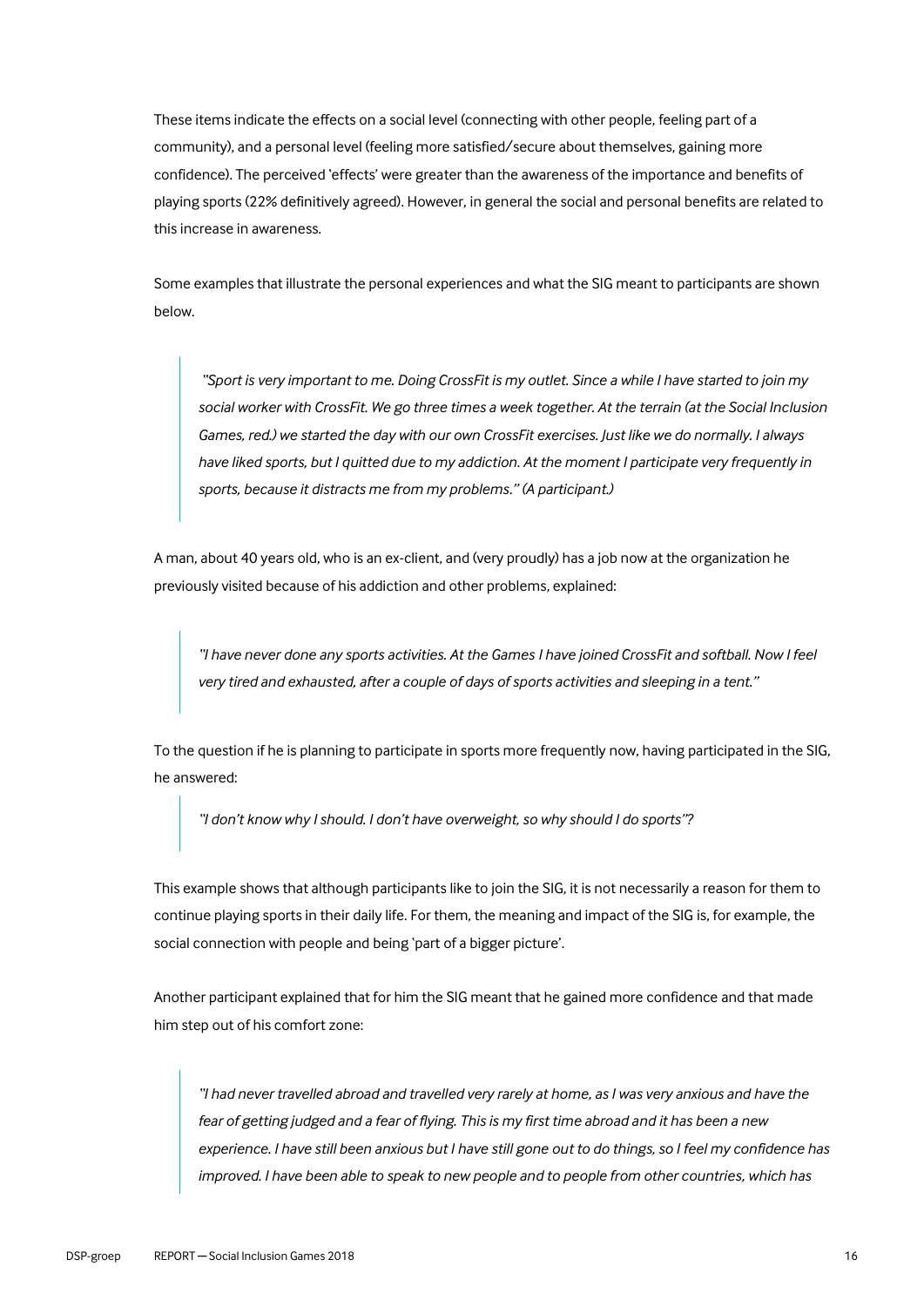*been difficult and I have been nervous. I have definitely felt that I have pushed my boundaries. I am now considering going abroad again with a friend." (From a personal note of a participant.)*

#### Professionals

Participating in the SIG was a valuable experience for many professionals. A few examples of personal experiences from professionals:

*"The Social Inclusion Games showed me how helpful and amicable people from different countries and cultures can be when working towards the same goal." (A professional.)*

*"It was an experience that has brought me a lot of energy. All week long, I have actively participated in sports, and had laid-back contact with each other. I am not a sporty person, and played softball. Just the yell and cheering gave me a boost. The team feels as one, whether you win or lose." (A professional.)*

*"It was great to meet so many different organisations. I am so impressed by the scale and professionalism of the event. It made me motivated to try more and become bigger and better with activities." (A professional.)*

#### **Volunteers**

Volunteers had many positive experiences during the SIG as well. The social contribution is mentioned most frequently as the best experience. For instance, having contact and personal conversations with participants, the 'we feeling', or feeling of togetherness or equality, team work, meeting others and connecting to others (including with those in the 'work field'), making others happy, meeting people from abroad, and the positive atmosphere. Some volunteers also valued gaining experience, having responsibility, and surpassing their own abilities.

Stories of volunteers showed that they got much satisfaction from seeing socially vulnerable people participating in the Social Inclusion Games.

*"The way in which people achieve something, try new things and to overcome their selves. That's worth gold." (A volunteer.)*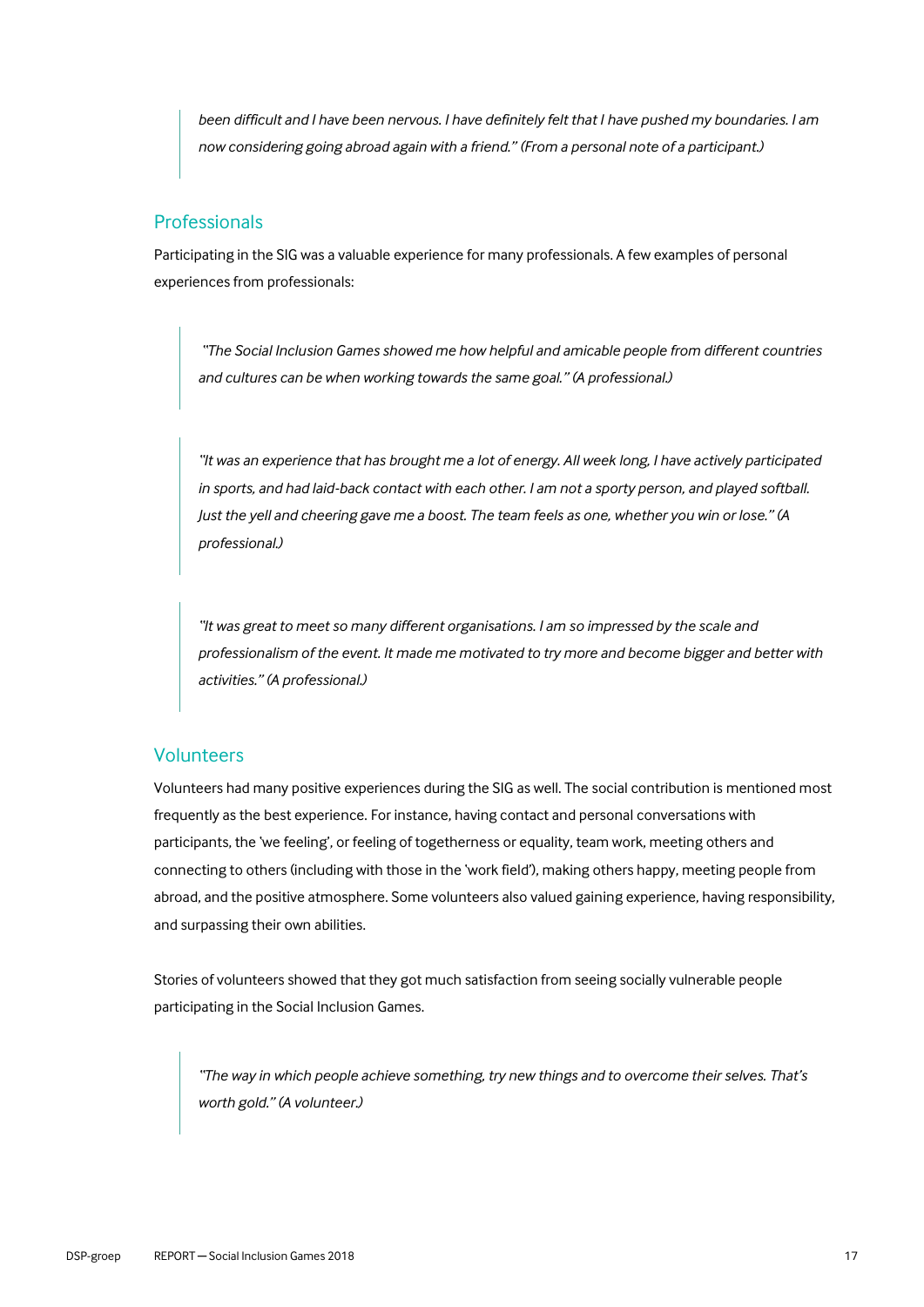*"The encounters with other people were the most special part of the Social Inclusion Games. You can see that it is very special for these people to stand on a podium, to be good at something, to be seen, to have contact with others. The open atmosphere was what I liked most, that's what energizes me." (A volunteer.)*

*"For many participants, it's the first time that they meet others. The sports activities make that your defence disappears. It makes that people get in contact easier. They are less suspicious on the first sight. Their attitudes are changing, boundaries are blurring. People really change after such a week." (A volunteer.)*

#### Sports clubs

The positive experiences of the sports clubs involved reflected the social impact of the SIG as well. They were, for instance, touched by the fanaticism and enthusiasm of the participants, and the mutual connection between everyone: young, old, wherever they came from.

A sports club member/volunteer said about his best experience during the SIG:

*"(…) that a couple which gained the second place in badminton rejected their medal and gave it to two young boys!" (A sports club representative.)*

Another volunteer explained that these young boys were good in the match, but got into some mutual troubles and had to quit the game because of the 'fair play rules'. This example shows that the Games were not only about the competitive character of sports, but the 'social' aspects of the Games (and sports in general) were maybe even more important.

## 5.2 Social impact of the Social Inclusion Games

#### <span id="page-17-0"></span>Indications of social impact during the event

During the SIG, professionals gave many examples of positive social impact of the Games on their participants/clients. The most frequently mentioned examples included effects on both the personal and social level:

- **1** Participants felt motivated, enthusiastic.
- **2** Participants got feelings of being important, worthiness, and being part of a bigger picture.
- **3** Participants cooperated with other people, had contact with foreigners, and were helping others.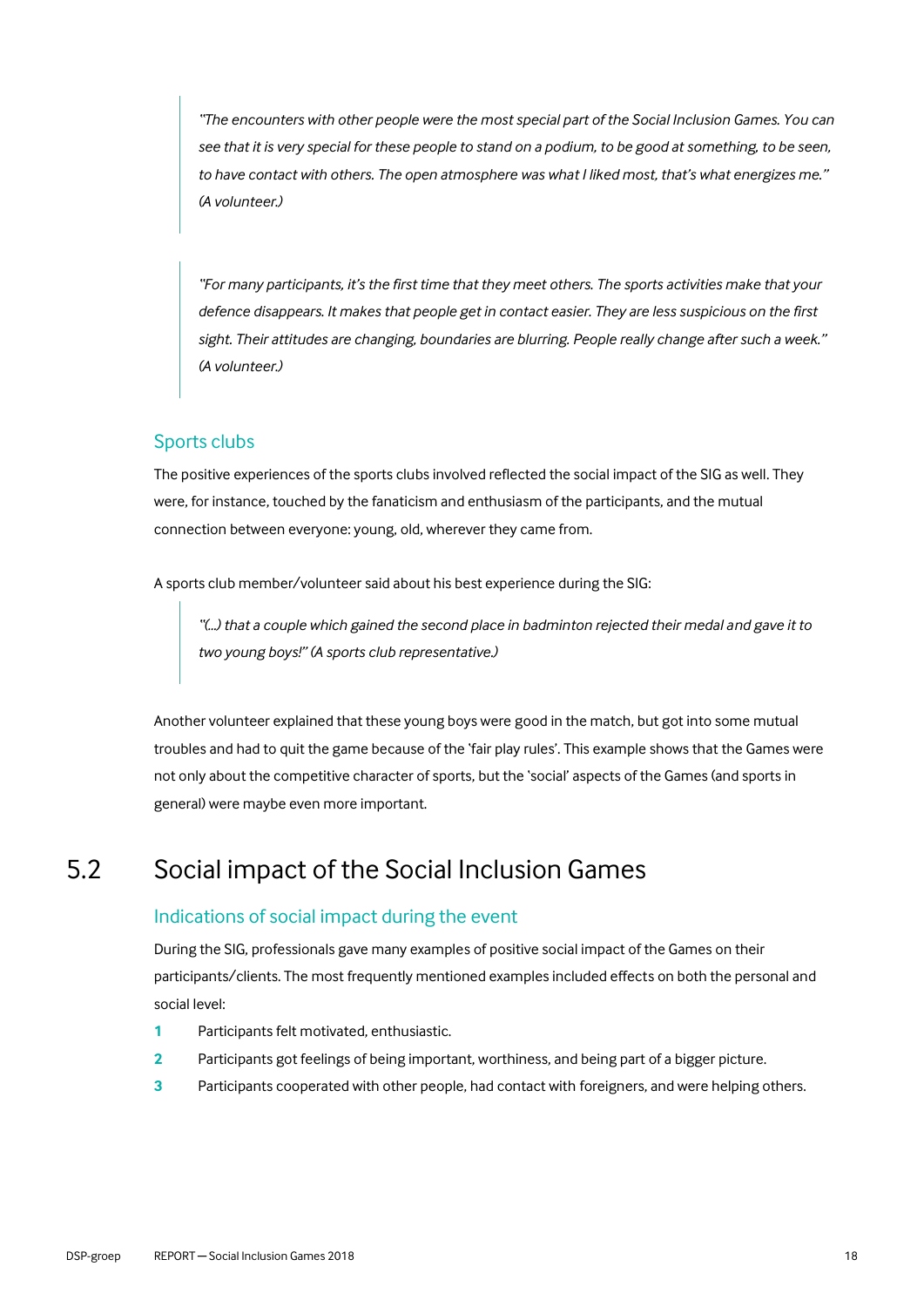As shown in the figure below, professionals especially saw a strong increase in teamwork (53%), participants feeling part of a community (40%), cooperation with other people (40%) and participants getting more energized (36%) during the Games.



Furthermore, a strong decrease was experienced in participants' feeling lonely or isolated (40%) and feeling desperate (27%). Professionals mentioned a slight decrease in feelings of stress (67%) among participants (see figure below).



Professionals also saw some indications of positive changes in the behaviour of participants. Most of these changes occurred during the SIG week (according to 73% of the professionals), whereas some professionals (also) mentioned behaviour changes before the SIG has started (33%). At least one professional did not notice any behaviour changes among participants.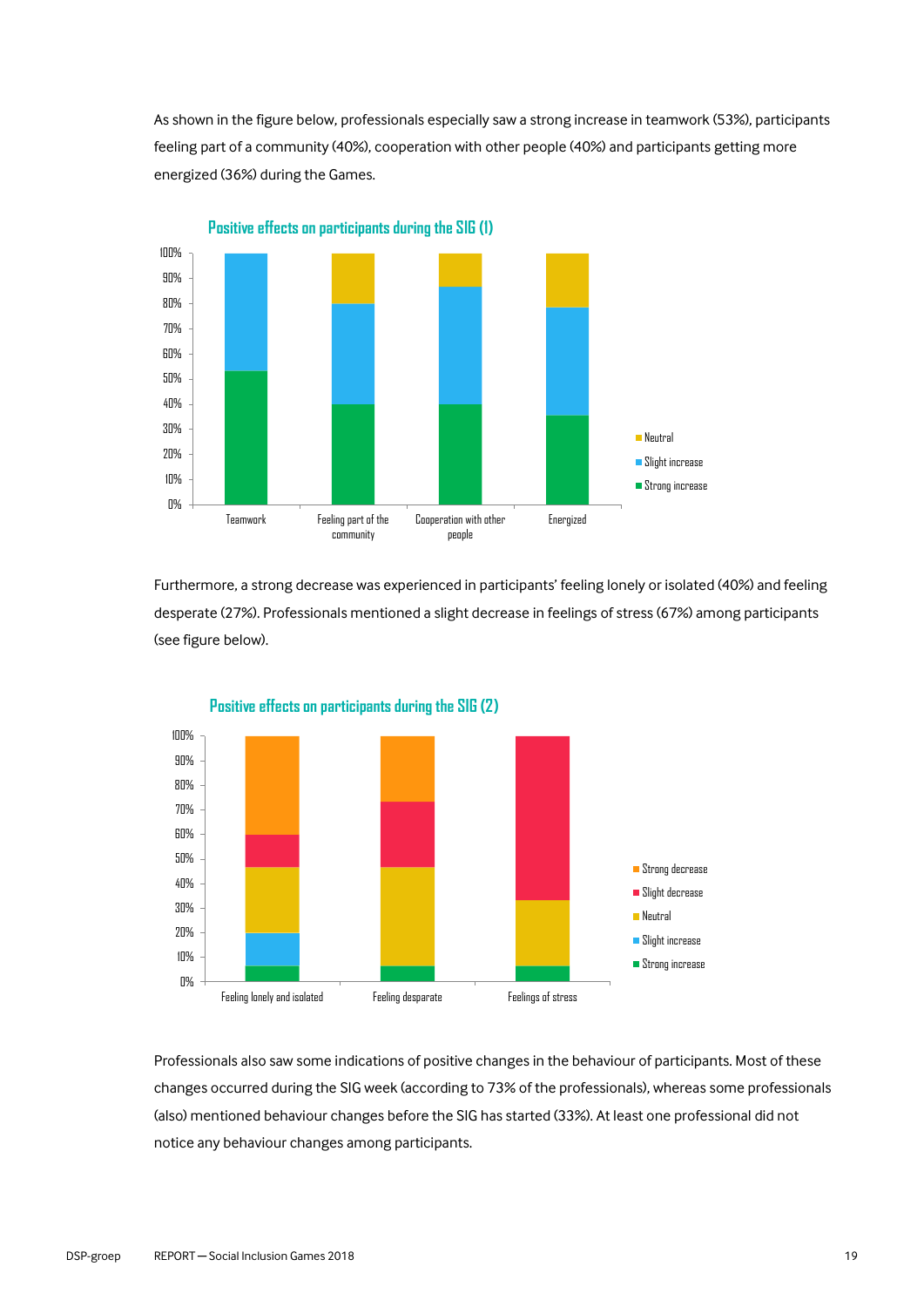*"It's very special for our clients that 'normal' people speak to them and pay attention to them. That does not occur in normal life. Even for professionals working with these target groups, that impact on clients is special." (A professional.)*

#### Indications of social impact after the event

Four weeks after the Social Inclusion Games, we asked the same questions again in a survey among professionals. When looking at their participants who joined the SIG, professionals noticed the greatest increase in:

- $\odot$ Eating more healthy
- $\odot$ Teamwork
- $\odot$ Self-esteem

Furthermore, professionals noticed a strong decrease among clients regarding:

- $\odot$ Use of substances (alcohol, cigarettes, drugs)
- $\odot$ Complaining
- $\odot$ Feelings of anxiety
- $\odot$ Being marginalized

After these weeks, professionals noticed some indications of positive behaviour change among clients. One professional reported that a client has kicked off from drugs during the SIG, and has not used substances since the SIG. Another professional mentioned that communication and relationships between clients and staff has been improved. In addition, professionals reached more goals with clients during the SIG, than 'normal'. These goals were related to increase of self-confidence of clients, joining group activities and getting clients involved, and communication.

A professional reflected on the impact of the Games on his clients:

*"Them actually getting involved and coming was a massive achievement and each and every one tried something new, which again is huge for this group." (A professional.)*

Regarding prejudgements about marginalized people and sports, most professionals (88%) believed the SIG contributed to a positive change of these prejudgements. The quote below shows a reflection of a professional on what the SIG brought to him and his organization. It illustrates that professionals themselves also have prejudgements about their clients, and that the SIG made him realise that. He explains that sports activities may be very beneficial in the rehabilitation and supervision of clients, as it requires another approach of clients.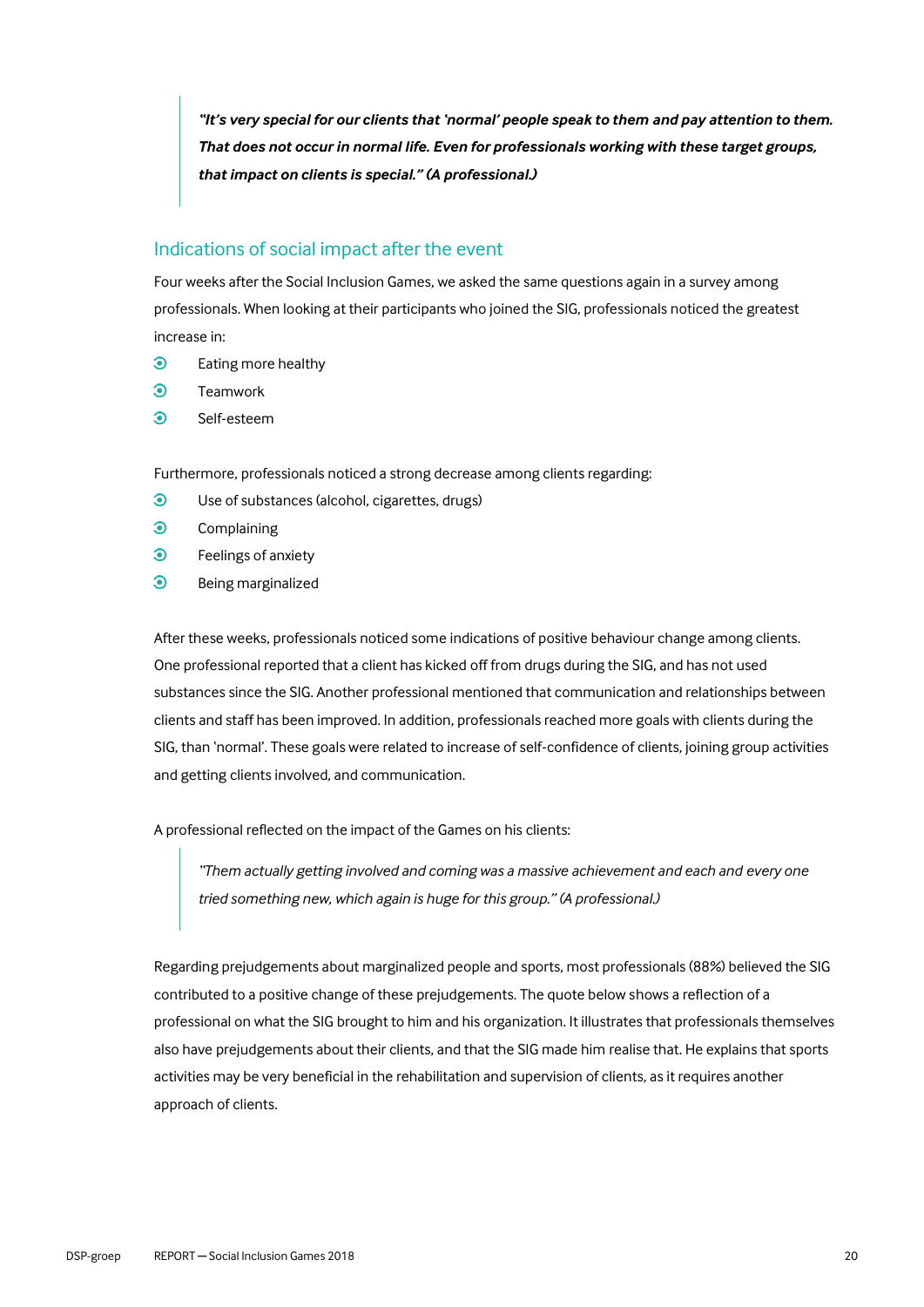*"We have learned from the conversations with other professionals from other countries. We underestimate our clients sometimes. Normally, social work in our country is counselling. 'Tell me your life, I'll tell you how it should be.' I have learned here, with the sports games, that besides the cognitive aspects other ways of communication can help as well: feeling, the body, helping each other. You make another kind of connection with each other. It touches a deeper layer of understanding and trust between the supervisor and the client." (A professional.)*

Another professional reflected on the contribution of the Social Inclusion Games for himself and his profession:

*"I gained confidence that I do the right thing. I learned a lot about motivating people, going to the core of the conversation." (A professional.)*

Professionals told us many stories and examples that show the enormous impact the Social Inclusion Games have had on socially vulnerable people. The quotes in the framework on the next page show some of them.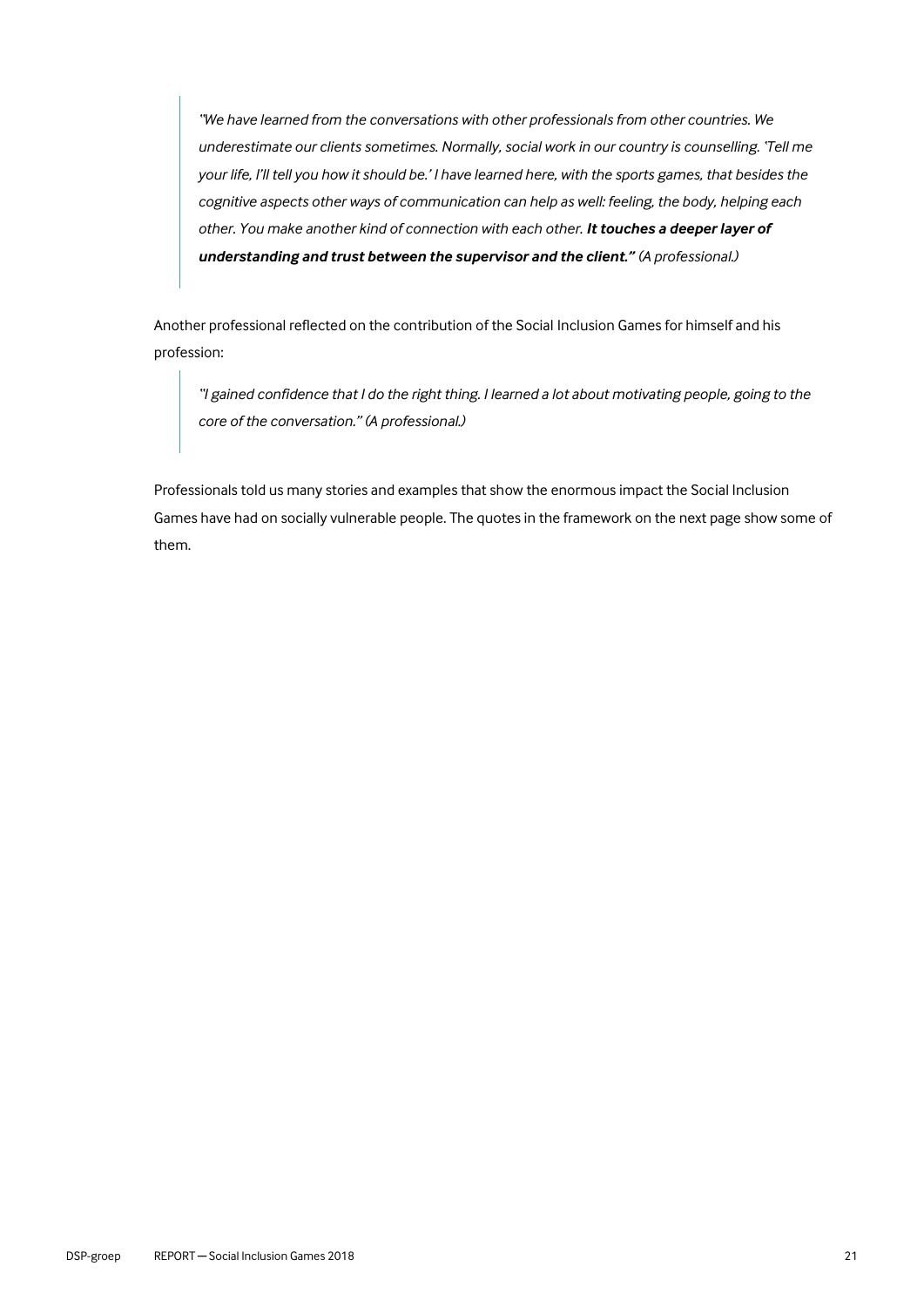#### **The impact of the Games on socially vulnerable people**

"Al the participants got already motivated by arranging tents, equipment and enhanced enthusiasm playing sports. It stimulates an inner drive to come in motion."

"It has meant a lot to the clients. Many of them had the chance to present their story to the press and got positive reactions to these stories. Furthermore, someone who used to use drugs kicked his addiction."

"Being somebody and it gave a boost to their self-confidence. One of our boys had never won a medal. He was so proud."

"The Games posed new challenges and took them all out of their comfort zone."

"The clients were incredibly enthusiastic about the welcoming culture. They felt very good. *As homeless people they were finally welcome."*

"For nearly every client it was the first holiday of their life, or since a long time. It was great to see these guys doing things they never did before. They are still talking about it. A lot of clients want to join the next SIG. The event was a great success"

"One of the clients did not know any of the other clients or staff who were attending. Initially, she struggled to get eye contact and then by the end of the trip, she was getting and holding eye contact and smiling because of it."

*"One of my clients (50 years old) started to cry after SIG. He came to me and told me that it was the best week of his life.* He still comes to me to tell me how great it was and that he will join us next year."

"Clients told me: 'I could forget everything around me and shut it out properly. I did not have to think about how bad I feel. I did not feel homeless for a week, that was great.'"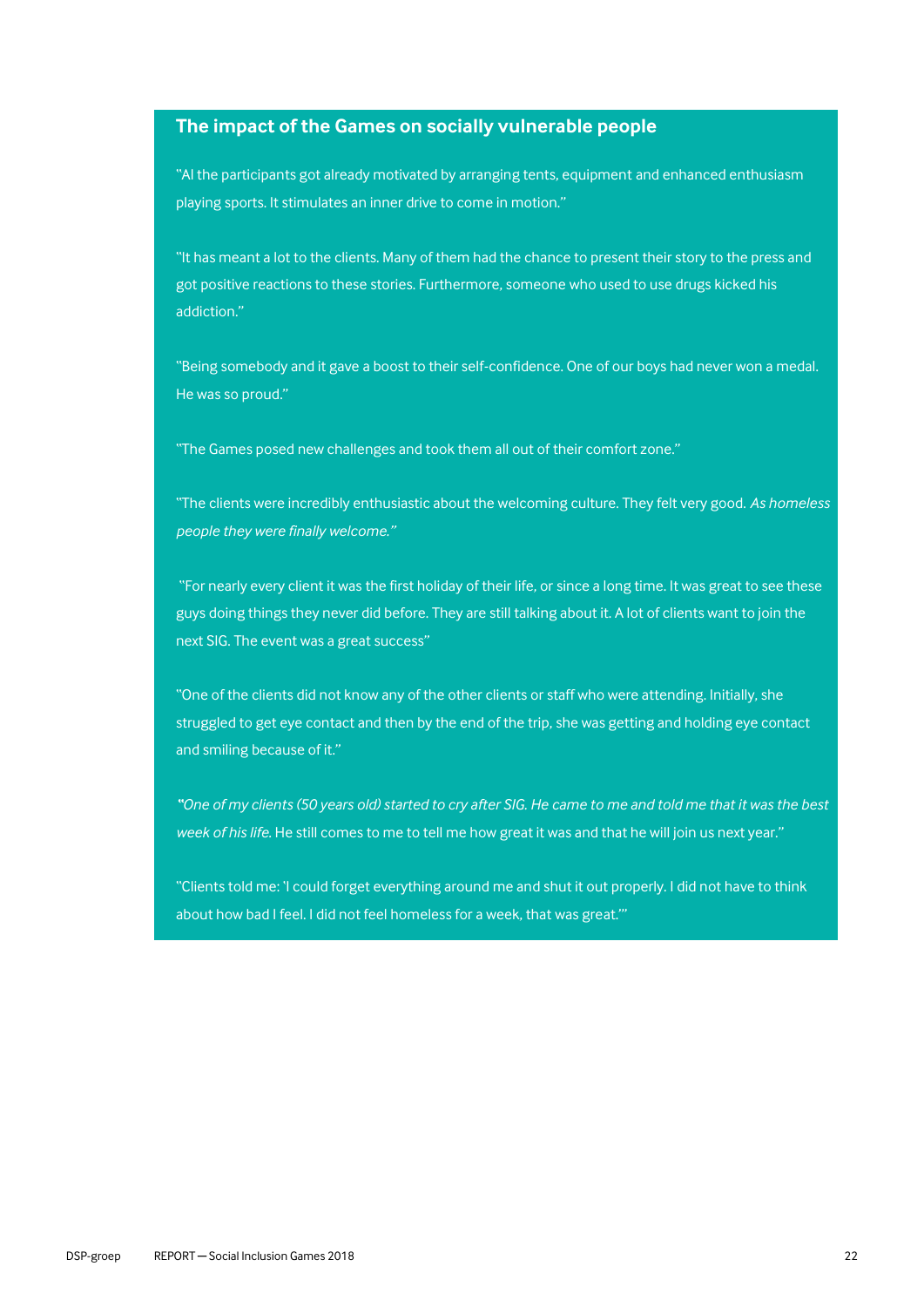# **6 Legacy of the Social Inclusion Games**

<span id="page-22-0"></span>Whereas the previous chapter dealt about the meaning and social impact of the SIG, this chapter focuses on the legacy of the SIG, in terms of what the Games are leaving behind. This includes plans, intentions, and thoughts of the different target groups, related to undertaking or organizing (sports) activities and events.

#### **Participants**

One of the indicators of the contribution of the SIG to the daily lives of participants is if participating in the Games has led to intentions to participate in sports more frequently after the Games. If the Games indeed have led to behaviour change – change toward behaviour that is more positive and active –, is hard to say. However, we asked participants if they were planning to participate more in sports after the SIG, or to become involved in sports. One could say that having an intention to continue sporting after the Games is an important indicator of behaviour change. Without setting an intention or goal, change will generally not take place.

At least 65% of all participants reported that they 'definitely' wanted to continue sporting after the SIG, 8% answered 'very probably' and another 15% 'probably'. In total 12% of the respondents were less likely to continue participating in sports, which is probably partly the same group as the group of participants (10%) who do not participate in sports regularly.



**Intention of continuing sports participation after the SIG (%)**

Most frequently mentioned reasons why participants want to continue sports participation are: 'I like sports', 'it makes me happy', 'it feels good', 'it helps to clear my head', 'for my health/stamina', and 'it is a way of therapy'. Others mentioned inclusion or integration with other people and society.

Participants who are not likely to continue sports participation explained this with reasons related to their 'illness' or 'situation', 'being lazy', and/or because they 'don't like sports' ("I'm just not someone who likes sports").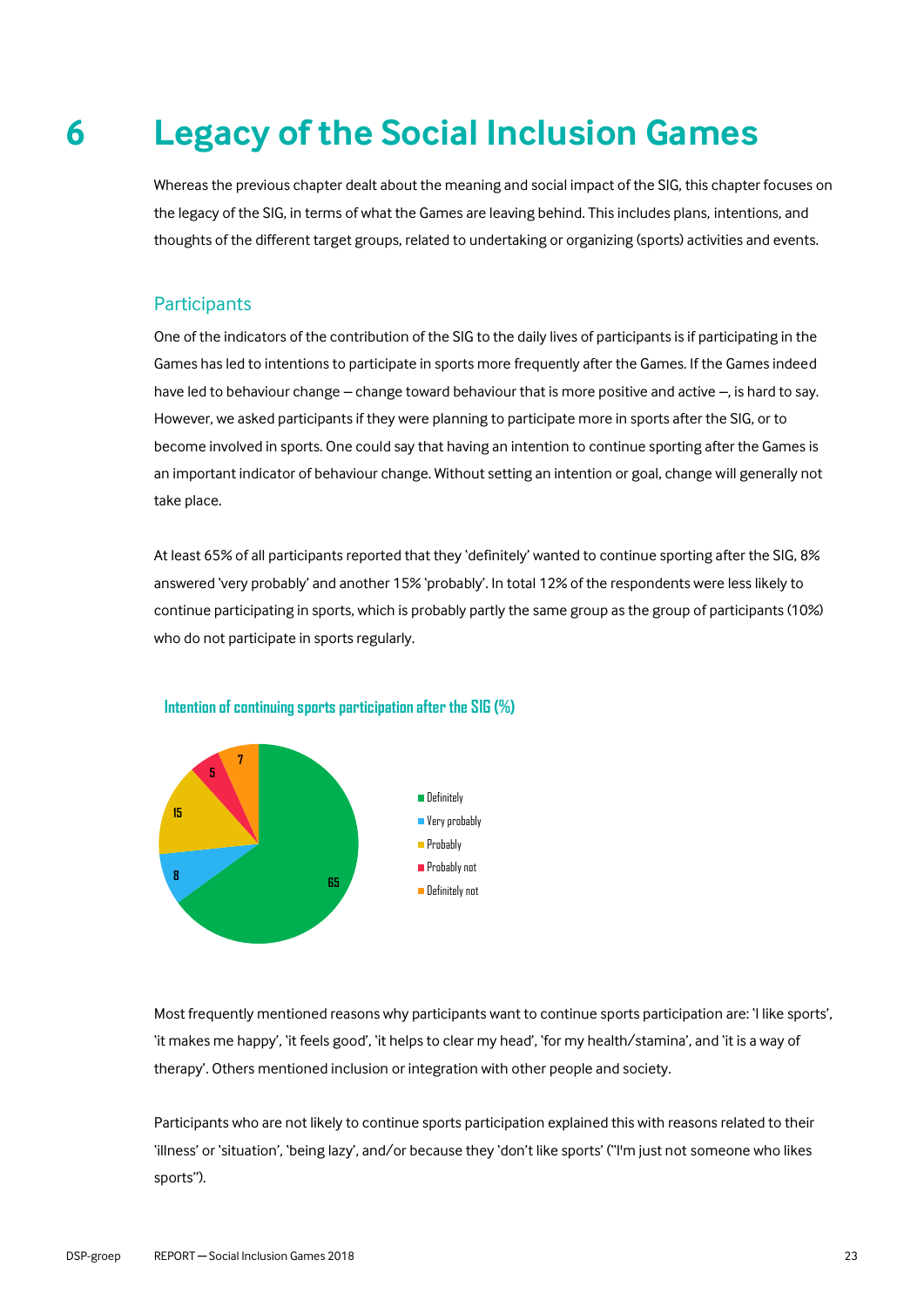#### Professionals

How do professionals reflect on the importance of sports for clients, and are they planning to do more sports activities with clients after the Social Inclusion Games?

First up, most professionals (93%) recognize the importance of sports for everyone, and 87% believe that marginalized people should not face barriers when participating in sports. However, marginalized people have to deal with prejudgements from other people. Most professionals agree (87%) that these prejudgements affect the possibilities of marginalized people to participate in sports.

Before the SIG, 67% of the professionals encourage socially marginalized people to participate in sports and 20% also tended to agree with this statement. After the SIG, the same amount of professionals was willing to advocate for policies that promote client wellbeing on several policy and organizational levels.



**Before the SIG, I encouraged socially marginalized people to participate in sports or physical activities**

All professionals feel confident to continue playing sports with their clients after what they have witnessed during the SIG. All professionals, to a more or lesser extent, feel the importance of introducing sports into the rehabilitation process of their clients. In addition, 80% of the professionals declare that they definitely will use the gained knowledge to help introduce sports in their organization, and 93% will share experiences of the SIG with other professionals. They feel very committed to make sports/physical activities a part of the rehabilitation process, and to make it part of the lives of socially marginalized people.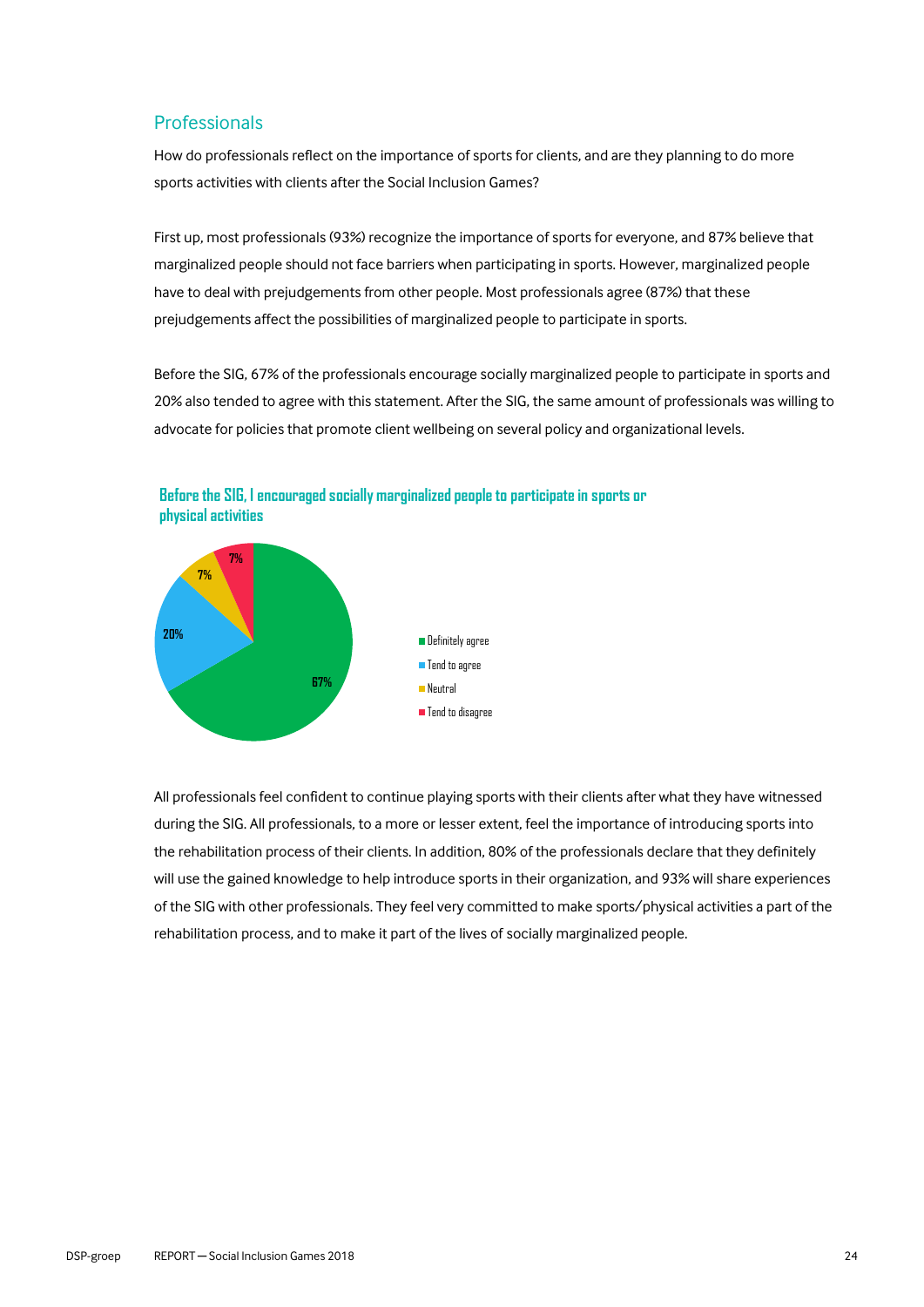**I will use the gained knowledge to help introduce sports into my organisation**



Making connections with local sports clubs/organizations to help introduce clients however is not directly on top of mind of each professional: 47% definitely agrees with this intention, 27% tends to agree, and 27% answered 'neutral'.



#### **I will connect with local sports clubs/organisations to help introduce my clients**

The results show a great commitment of professionals to make sports an integral part of the rehabilitation processes and lives of clients. Some professionals explained that they already have been doing this (40%). They for instance motivate clients to participate in sports programmes, do research on sports opportunities, and offer sports themselves.

*"We already have a lot of sport activities for our clients, like fitness, yoga, swimming, walking, cycling etc." (A professional.)*

We asked professionals to formulate some intentions of activities related to sports promotion among clients that they can start doing 'tomorrow'. Intentions included varied practical activities such as looking for sports opportunities ("We need to find a badminton centre that is affordable and easily accessible"), and organizing team activities "to teach about the Social Inclusion Games and to find out how we can take sports further",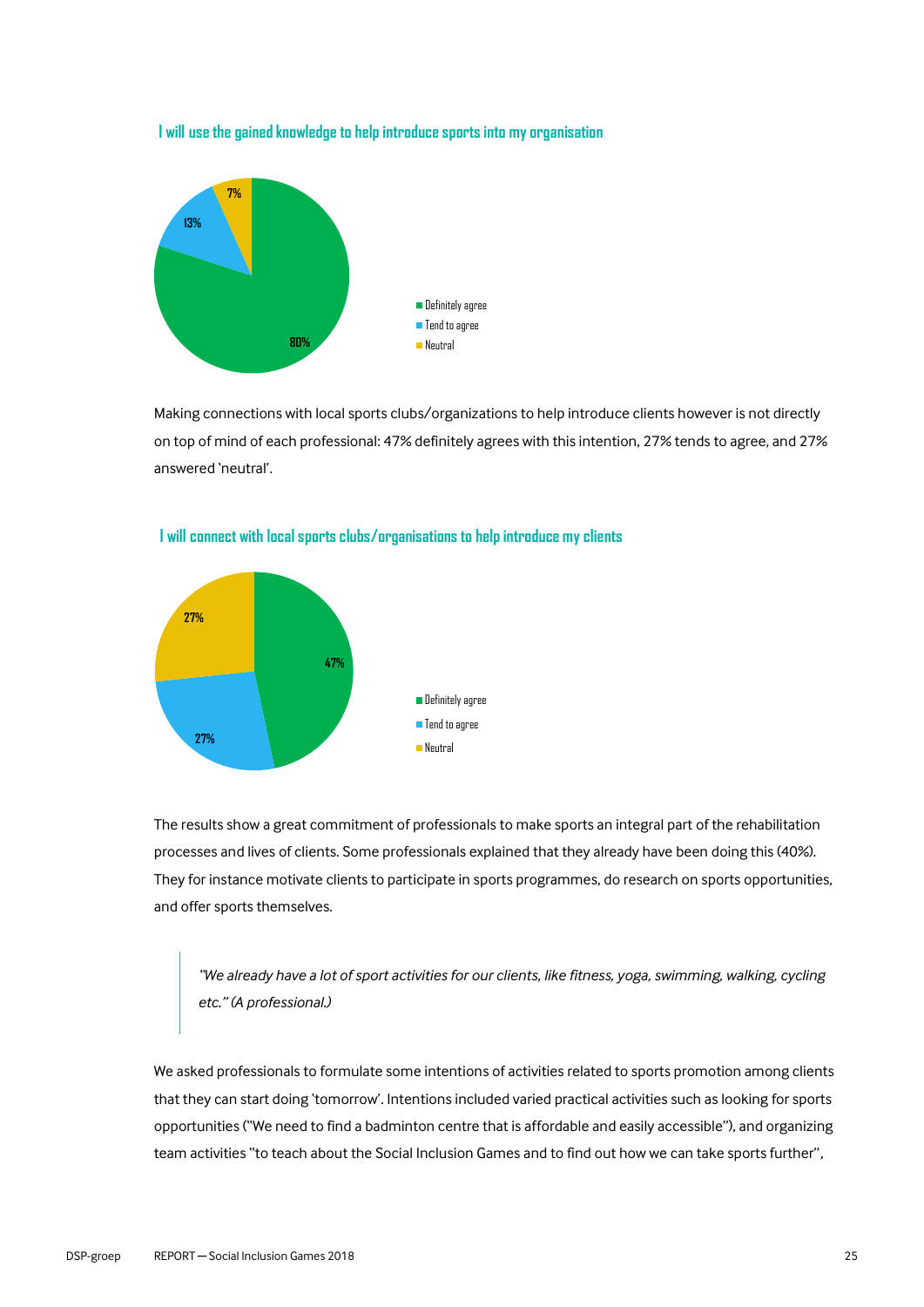and "to enhance the team spirit". Other professionals set intentions on a policy/organizational level and are willing to connect with people from different organizations to start planning.

A couple of weeks after the SIG 75% of the participants reported that they now encourage their clients to participate in sports and physical activities more than before the SIG. Some professionals already have seen examples that showed the impact of the SIG:

*"A woman of our department Talent Development painted at the Social Inclusion Games. Since there is a white wall at our facility, I asked her to paint it to give it some colour. She is still working on it, but the progress looks amazing. She is very enthusiastic about it." (A professional).*

*"A few young persons have got back into their running activities as they missed being active. They took part in a 10K race recently and have expressed wanting to volunteer in a sport".* 

Other professionals told us that a couple of German clients also participated in a running event. Another professional declared that two clients joined a boxing programme because of the SIG.

Professionals who reported not to encourage their clients more to participate in sports after the SIG, explained this is due to a lack of time and lack of sports facilities or sport activities.

#### Sports clubs

Most sports clubs representatives (89%) declared to have the intention to actively try to include socially vulnerable people at their sports club. One person found that his/her sports club was not suitable for this target group because they *"have too few members".* Other sports clubs for instance have the intention to: *"try to give a Crossfit training on a regular basis for this target group", "to better promote the sports activities offered among the target group", "to continue the specific tournaments for socially vulnerable people",* and to *"motivate them to participate in sports on a weekly basis".*

#### Project team

A project team believed that legacy of the SIG will follow through a continuation of the organization of activities for socially marginalized people:

*"We cooperated very well with the local sports clubs and organizations. We believe this will definitely contribute to a continuation of the organization of activities for socially marginalized people after the Games." (A project team member.)*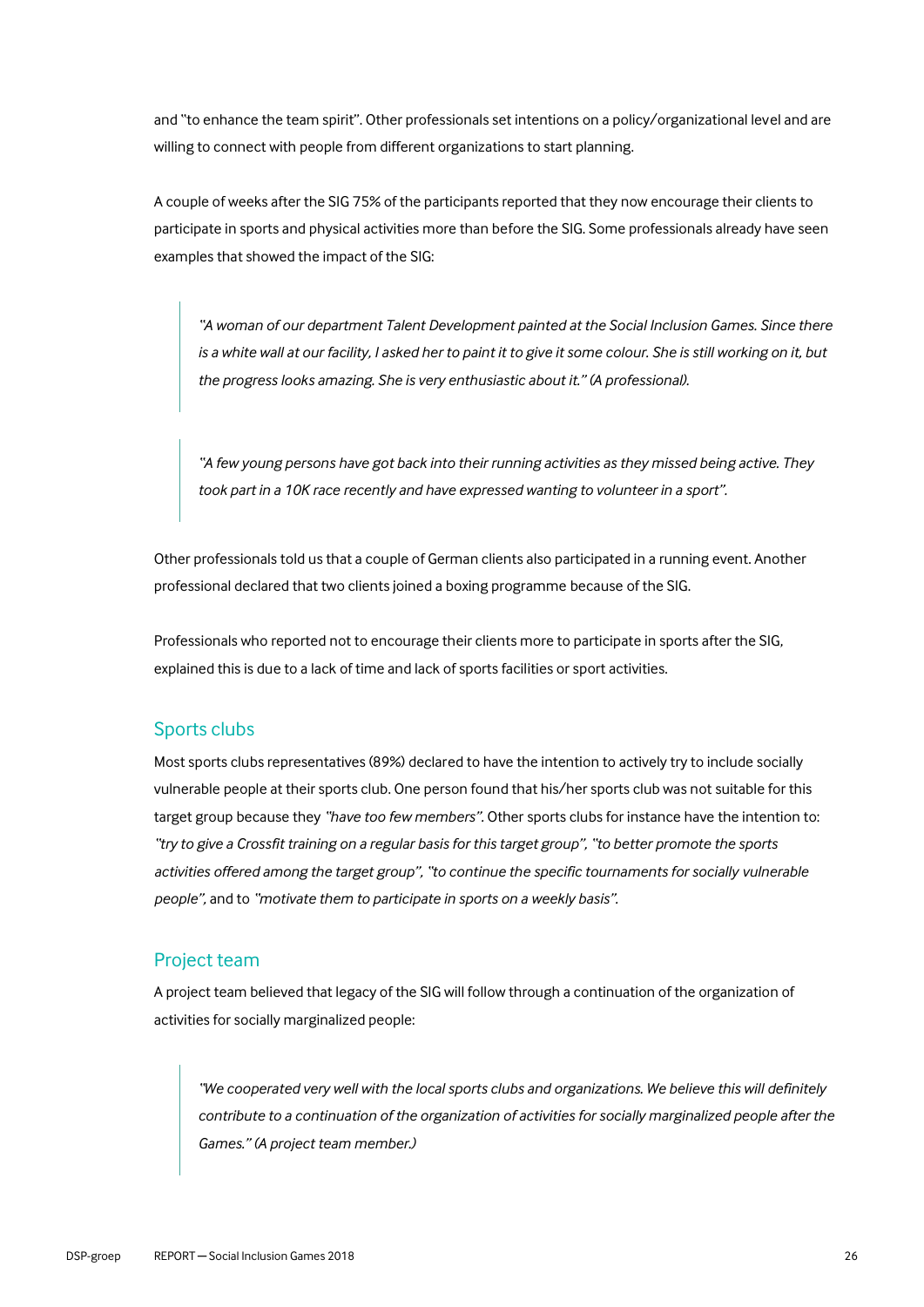# <span id="page-26-0"></span>**7 Opportunities and tips for professionals to 'keep the spirit of the Games alive'**

This chapter focuses on another important 'legacy' aspect of the Social Inclusion Games: the insights in and better understandings of how sports activities can be enhanced among socially vulnerable people, and how to overcome barriers for participants and professionals to engage more in sports (for example as part of treatment or rehabilitation processes).

This chapter first shows what some professionals already do to enhance participation in sports activities (7.1). Furthermore, it shows which barriers professionals faced in preparation of the Social Inclusion Games in particular, and by promoting sports activities among socially vulnerable people in general (7.2). Lastly, it zooms in to tips and opportunities for social inclusion professionals to 'keep the spirit of the Social Inclusion Games alive'.

# 7.1 Activities professionals undertake to promote sports

<span id="page-26-1"></span>Some professionals are very familiar with organizing and promoting sports activities among their clients, while among some colleagues this is less well known.

Activities professionals already undertake to promote sports include organizing sports tournaments, sports workshops, connecting clients to sports clubs and gyms (for example by arranging discounts), or looking for other possibilities for clients to participate in low-key sports activities. Some professionals are already connecting with other organizations and professionals working for and with socially vulnerable target groups and organise local or regional sports tournaments together.

The framed text below shows the work of a professional working at the Dutch organization Leger des Heils (Salvation Army), whose job is fully attained to promote sports among socially marginalized people. A couple of weeks after the Social Inclusion Games, DSP spoke with him.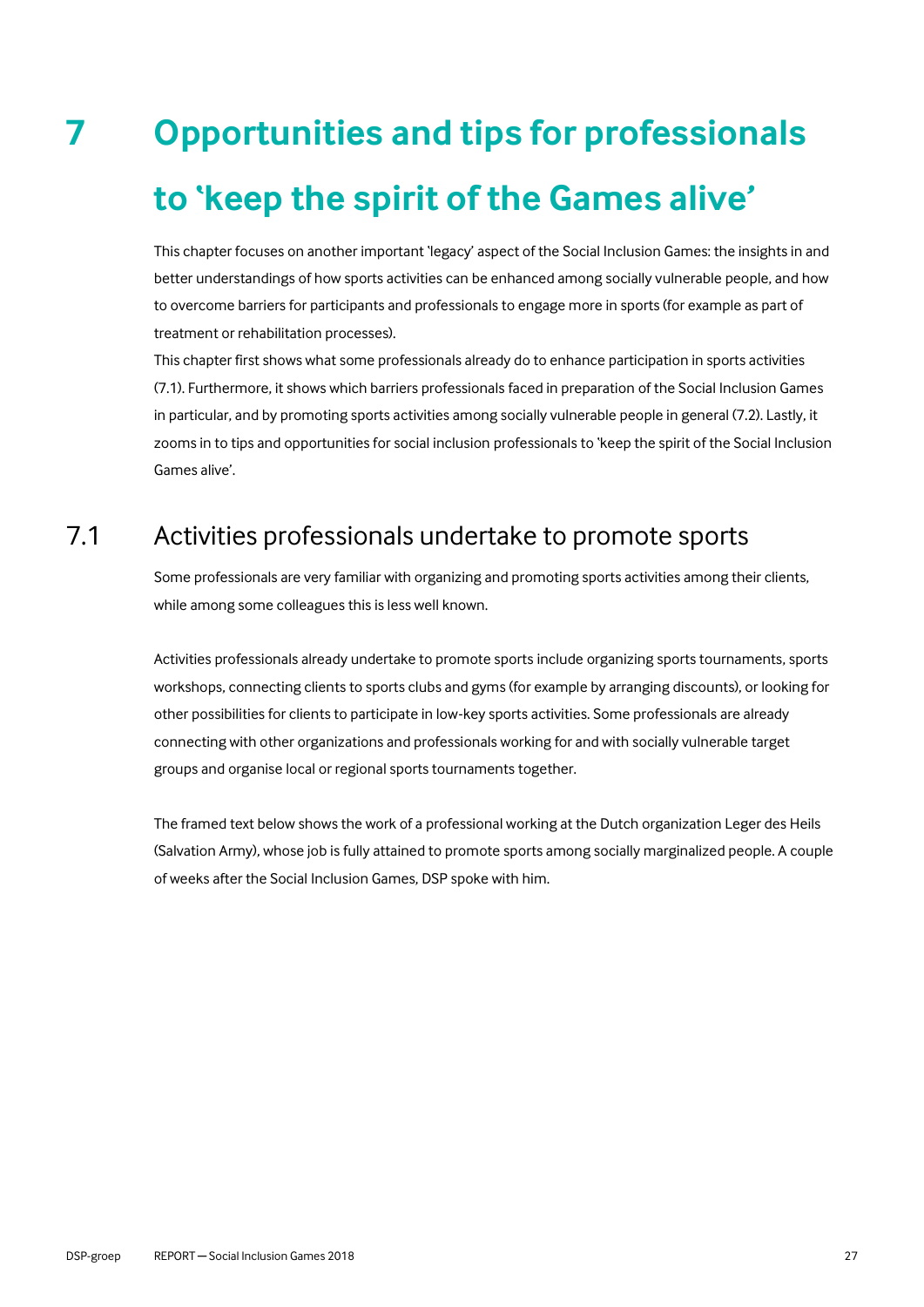#### **Working as a sports coordinator at Leger des Heils**

"I am appointed as a sports coordinator, coordinating sports activities for clients/participants on a daily and professional basis. We (Leger des Heils, red.) are very aware of the meaning of sports activities for socially vulnerable people. I got the opportunity to both organize sports activities at the day care centre for homeless and addicted people, as well as coaching participants on an individual basis. That means I work in an outreaching manner, to get in contact with socially vulnerable and often isolated people. I am also organizing sports activities for refugees (with a municipal status), in collaboration with a local sports club and with local community sports coaches.

Our method is focussed on empowering people, and to give them insight in their talents and problems in a way that they can work on them independently. For some people, activities such as work and education may help. Others are not ready yet to focus on work or education. It is important for everyone to experience what kind of activities they would like to do. But that's something that can be very difficult for people. People don't know what kind of things they like anymore. I believe that getting people more active and giving meaning to their lives is very important. A nice additional benefit of getting people more active is that they are able to talk more easily about their problems.

Methods that can be useful to integrate sports in the daily practice of care and guidance of socially vulnerable people are 'Krachtwerk' and 'Life Goals'. Life Goals has been developing an app that allows professionals to 'rate' targets and experiences of participants who join the (sports) activities. This instrument is very informative for both clients, professionals as well as for the municipality because it makes clear what has been achieved with our projects." (An interview with a sports coordinator working at Leger des Heils, the Netherlands).

# <span id="page-27-0"></span>7.2 Barriers experienced by professionals to promote sports activities among clients

Before signing up for the SIG, some professionals experienced some barriers to promote participating in the SIG among clients. Most barriers were faced due to financial barriers for clients (37.5%), lack of enthusiasm among clients (27% of the professionals), not enough time to prepare (20%), and lack of travel documents for clients (20%). A professional mentioned to have had some difficulties in communication with the project organization, and another professional mentioned having had some safety concerns for high risk clients to participate.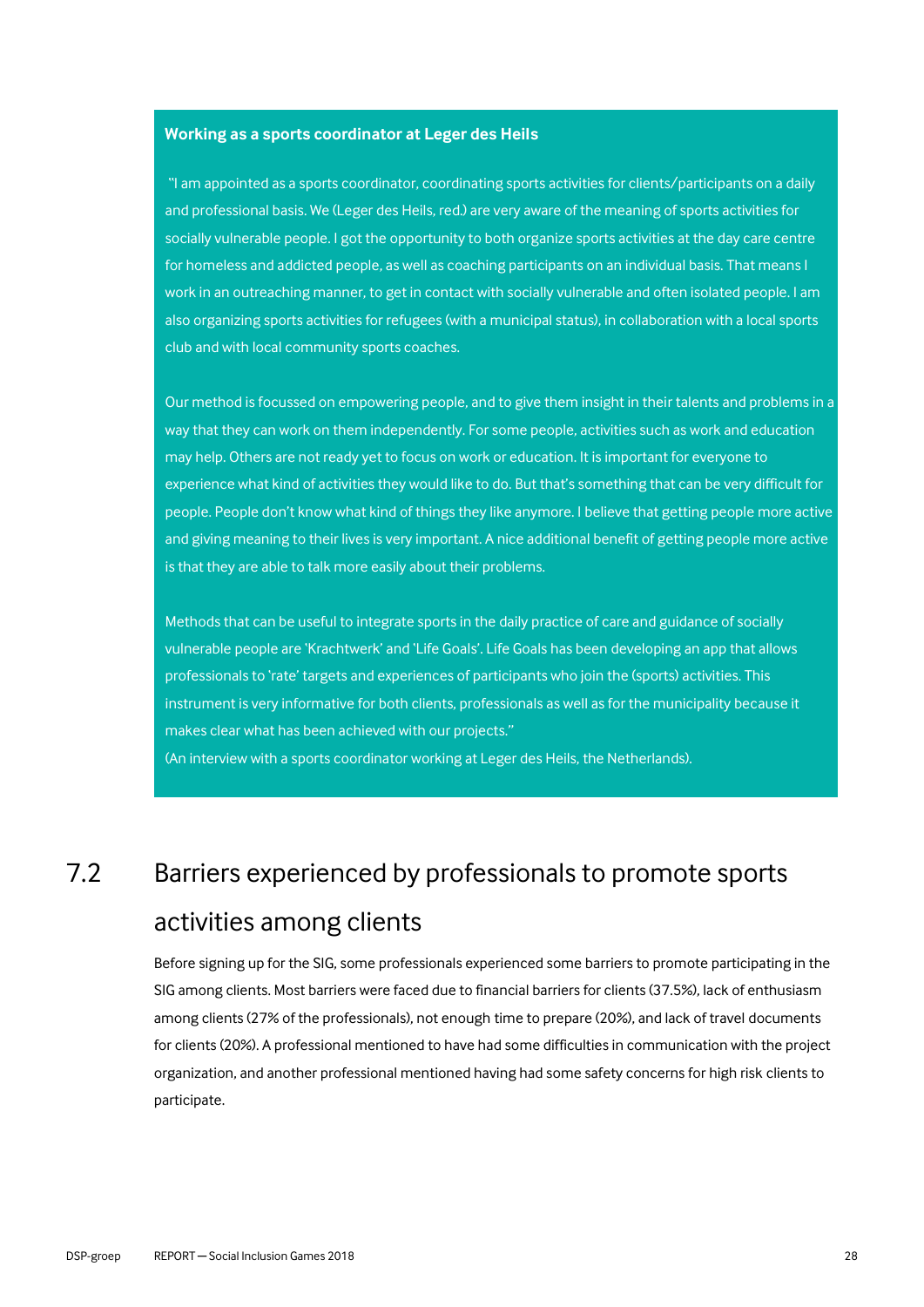The barriers faced by professionals in preparation for the Social Inclusion Games correspond largely to barriers faced in general when promoting sports activities among clients. The barriers most frequently mentioned by professionals include:

- $\bullet$ Lack of enthusiasm among clients.
- $\odot$ Negative stereotyping and stigmatization of socially marginalized people.

Professionals gave different explanations of the lack of (initial) enthusiasm among clients. This may for instance be related to a low self-esteem, difficulties with authorities, rules, and obligations. People really have to want it themselves.

The quotes below show some reasons for the lack of initial enthusiasm among participants.

*"My clients are 'care avoiders'. You cannot impose something on them. They do not allow you to make something mandatory. I try to promote sports among my clients. Now, I am busy arranging a fitness subscription for clients. However, participating in sports activities and an event such as the Social Inclusion Games is not appropriate for each client. Being a whole week away from home, camping, and all those social contacts all day, that just does not work for each client. People say they will come, but don't show up. That's always the thing when we try to organize activities. That's maybe also the reasons why some teams had to unsubscribe themselves." (A professional.)*

*"This may have to do with the fact that many socially vulnerable people have difficulties with authority. They don't do things they don't have to. Activities have to be very low-key. But when they participate in team activities, they learn how to make appointments etc." (A professional.)*

*"They think they cannot act or behave among normal groups of people. However, by engaging in sports activities with these 'other' people they experience that they can do this. This is a real eyeopener for them. People definitely experience through sports they can be a more inclusive part of society." (A professional.)*

*"People really have to want to do it themselves. If they want to, and finally are into the sports club they have reached an enormous step forward. However, sports do not suit everyone. Some people better fit in low-key physical activities, without a club-environment." (A professional.)*

Regarding the negative stereotyping, a social worker explained that this negative stereotyping/ stigmatization could be a barrier for people to join sports activities. She sometimes faces difficulties to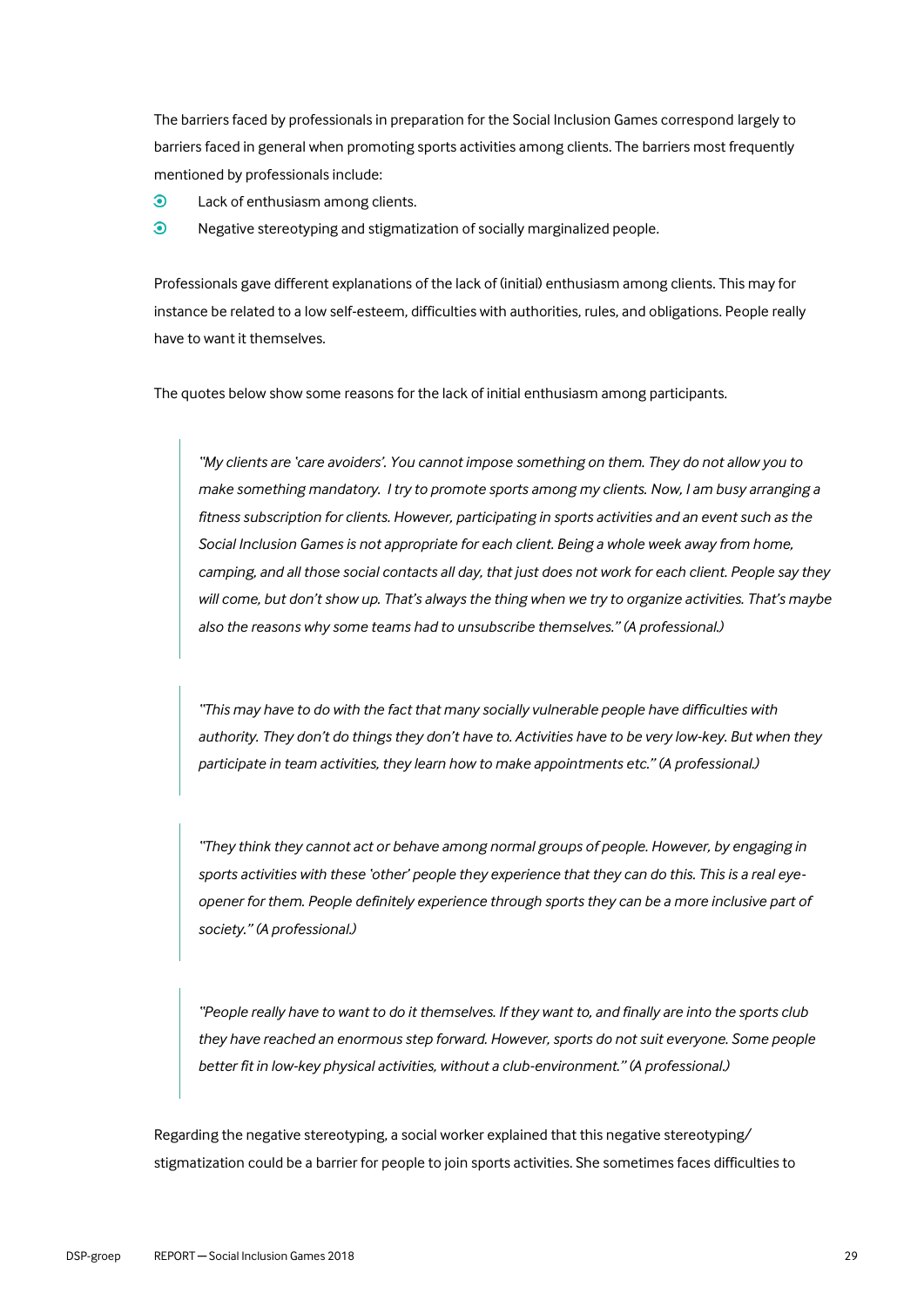connect clients that want to participate in sports with local sports initiatives, because of the financial barriers and the fact that she has to explain why the client cannot afford to pay the full price:

*"If you were not told in prior someone is marginalized, you sometimes wouldn't even know they are. But because it's too expensive for my client to join this sports activity, I have to arrange something special and then everyone knows. That's a pity. But in the end, it doesn't matter and people enjoy sporting together. It's definitely worth the effort." (A professional).*

This negative stereotyping also relates to personal barriers clients experience to participate in sports. A professional (social worker) explained she had difficulties with motivating clients to sign up for the Social Inclusion Games. Especially young clients, for instance those addicted to gaming, were difficult to convince to join:

*"Especially young people were hard to convince to join the Social Inclusion Games. They didn't want to be associated with the target group. But you have to experience this event once! I just continued promoting them very enthusiastically and asked people who had joined a previous edition of the SIG to help me promote." (A professional.)*

### 7.3 How to keep the spirit of the Games alive?

<span id="page-29-0"></span>According to many professionals keeping the spirit alive is a challenge. Professionals DSP has spoken to after the Games undertake different activities to keep the positive energy of the SIG and sports activities in general alive. For instance, they speak about (memories of) the Games with clients. A professional told us to also pay attention to the Social Inclusion Games in magazines provided by the organization.

*"For me, the biggest challenge is that we, both you and I, can see and notice that sports and the Games has positive effects. But how can we show this to others? Even to our own colleagues and organization? Let alone outside our organization..." (A professional).* 

A few weeks after the SIG most professionals (88%) declared that they have shared their experiences of the SIG with other professionals and friends, including direct colleagues working at other organizations.

Some professionals have already planned to organize sport tournaments in order to continue the spirit of the Games. Those sports tournaments take place within the organization, but also outside of the organization. They are organized with other partners including sports clubs and local community sports coaches.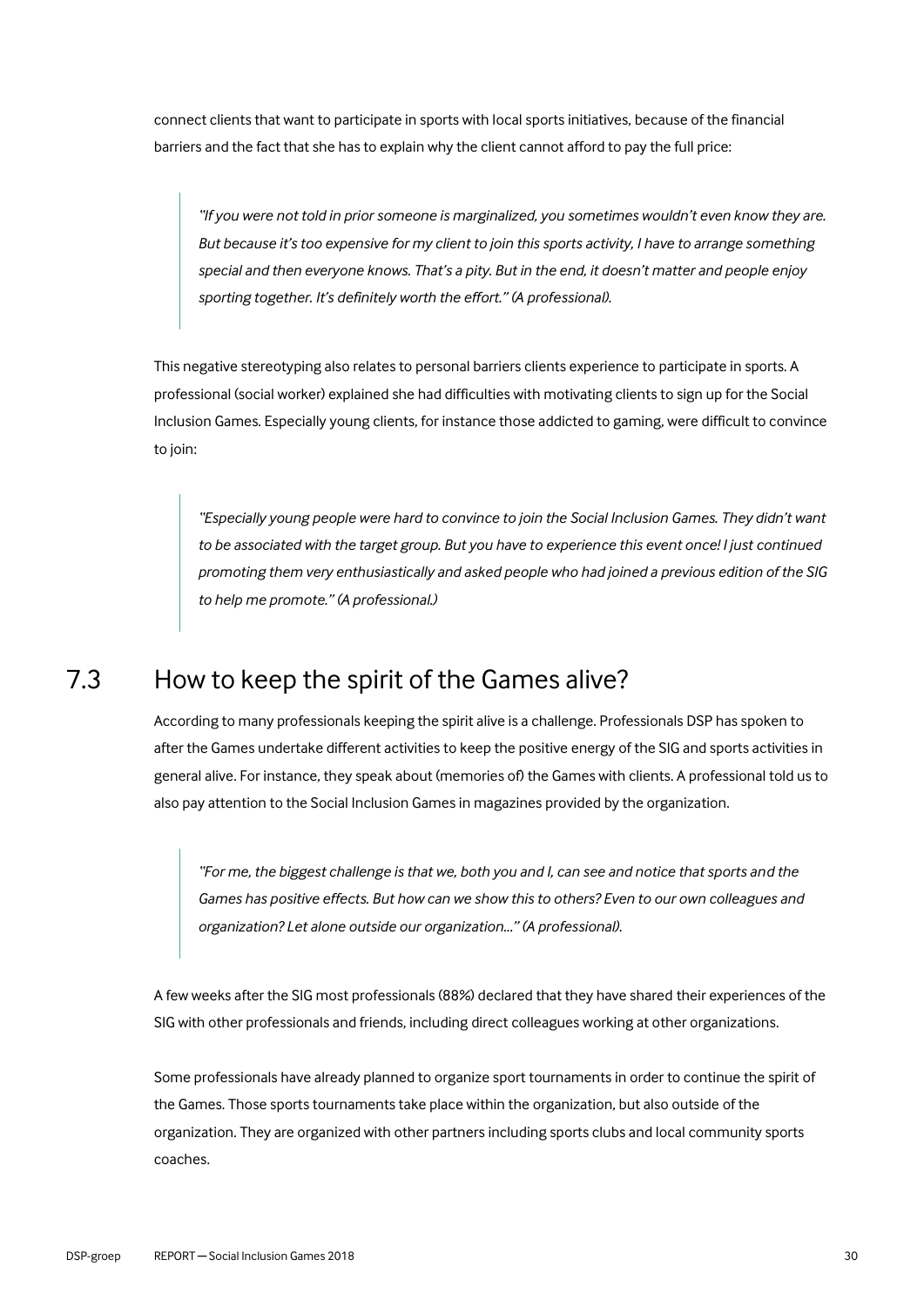*"We were very happy with the design or structure of the Social Inclusion Games. Within the coming sports tournaments we are organizing, we are maintaining this structure. People can sign up for different workshops. We already have more registrations for these tournaments compared to the amount of registrations before the Social Inclusion Games. This shows the effect that emanates from the Games. People now know what to expect and that they like it. That's why they sign up." (A professional.)*

#### Opportunities and tips for professionals to promote sports after the Games

Professionals gave some tips for their colleagues promoting social inclusion and sports after the SIG. A selection:

- $\odot$ Organize and promote sports activities or tournaments always in such a way that socially vulnerable people can join sports clubs or undertake sports activities individually as a follow-up, on a structural basis.
- $\odot$ Cooperate with local sports clubs, health care organizations and the local municipality and local (community) sports coaches.

*"Local sports clubs – especially the bigger ones who sometimes have appointed professionals – are increasingly open and willing to contribute to societal goals. When you open the conversation, municipalities increasingly make opportunities possible. For instance, by making sports fields or sports facilities which are empty outside of training hours available for our target groups. (A professional.)*

 $\odot$ It helps a lot if the management is pro-sports, and propagates physical activities and sports as an integral part of the rehabilitation and the guidance of socially vulnerable people.

*"It is nice if sports coordinators can be appointed, but it's even more important to focus on increasing the awareness of the potential of sports and leisure activities among all professionals working with these groups." (A professional.)*

- $\odot$ Use and designate sports 'ambassadors' among colleagues, and among regular clients, who can motivate people to join the sports activities organized and to bring their clients to these activities.
- $\odot$ To remove (financial) barriers for clients to participate in sports, focus on finding funding and look for alternative sports opportunities and ways to reduce costs (for instance by asking for discount for clients).

*"Sports clubs for instance may let our clients sport in exchange for carrying out weekly maintenance of the sports field. Another club made it possible for a woman who was not able to pay the member fees to join a basketball club. She gives training in exchange for free sports participation." (A professional.)*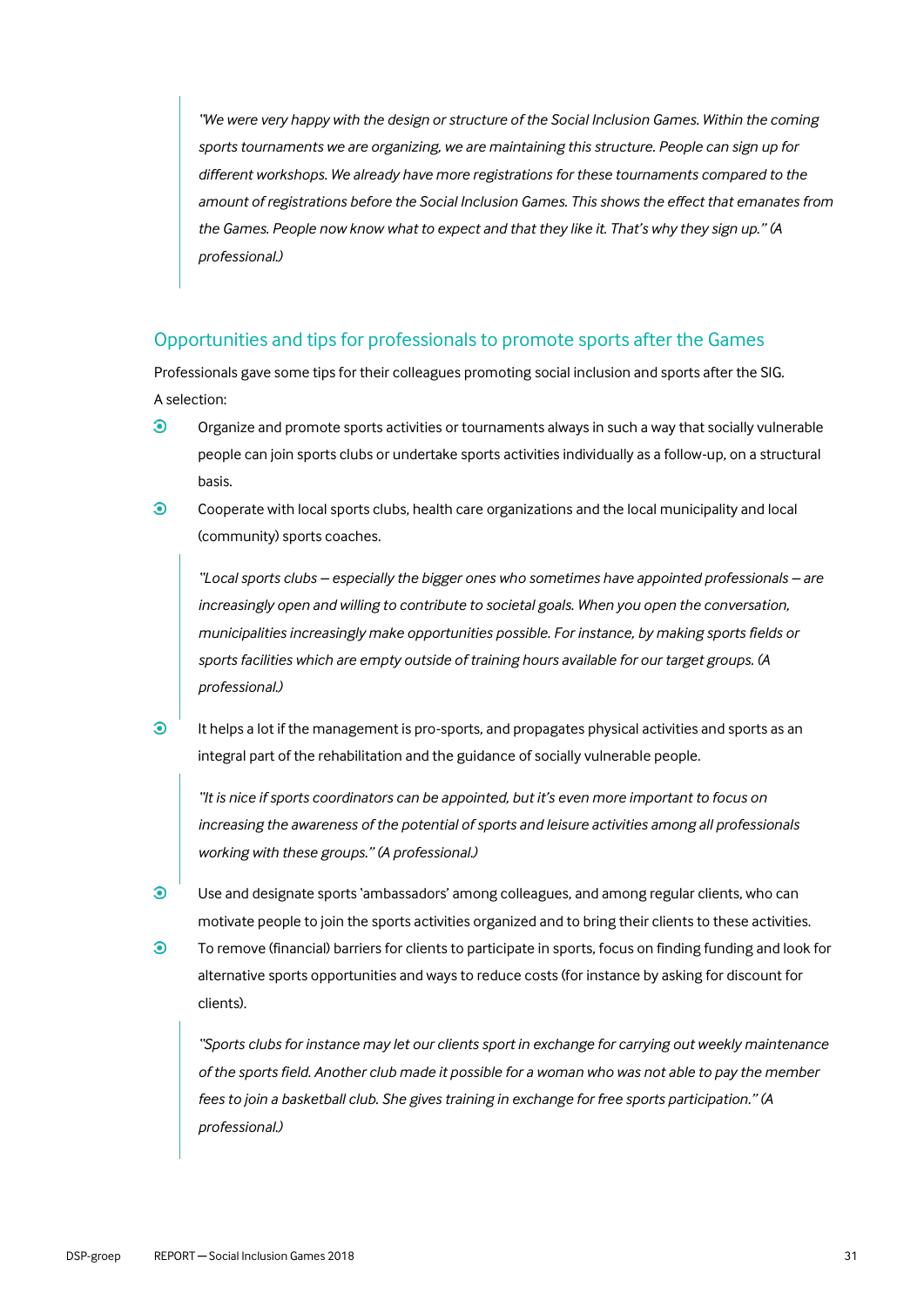$\odot$ To help keeping the spirit of the Games alive it may help to organize a night to get clients to reminisce on the Social Inclusion Games and show photos.

*"For some people, the effect of the Games will only last for a while, whereas others will talk about it a year long. Some will experience a relapse after the Social Inclusion Games, like the feeling of a warm bath is falling away" (A professional.)*

When time pressure is hindering social workers to join sports activities with clients, a professional wanted to advice his colleagues to be more flexible.

*"Some professionals are too focussed on getting indications, which is hindering them to join sports activities with clients. You can also do one or two hours of sports together with a client, as a part of your 3 to 4 hour weekly indication for that client." (A professional.)*

 $\odot$ 

 $\odot$ 

To decrease negative stereotype about socially marginalized people, it may help to give others more insight in the target group. A professional explained: *"you can work together with students when organizing sports activities for socially vulnerable people. However, it is important to first introduce the target group to the students, for instance by giving a lecture. In that way you can prepare the students and other people before they start working with the people."*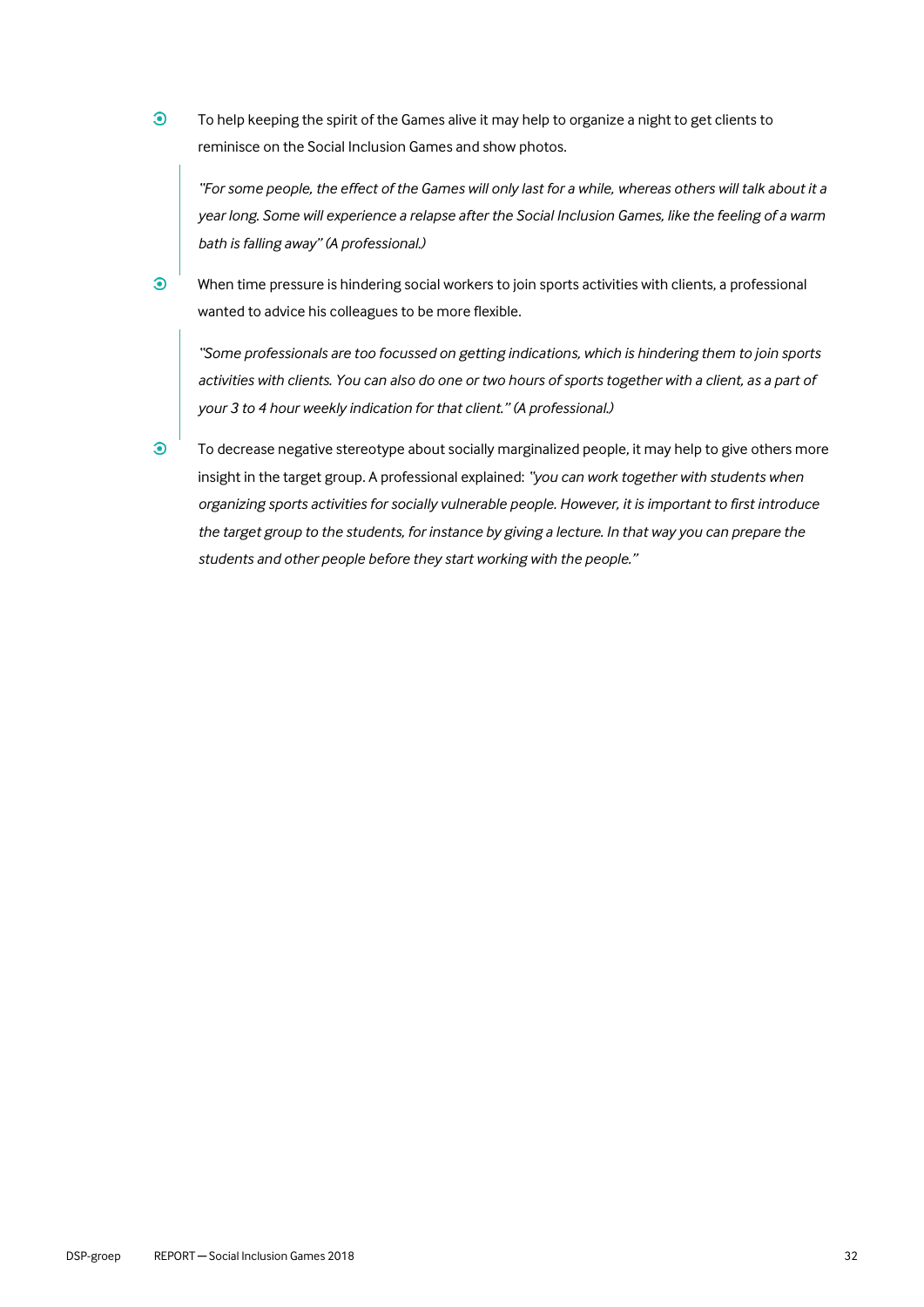# **8 Lessons learned for future Social**

# <span id="page-32-0"></span>**Inclusion Games**

This chapter concludes with some lessons learned according to participants, professionals, volunteers, sports clubs, and project team members. The chapter is divided by 'tops' (things that went very well (8.1), and 'tips' related to the organization of the SIG, and creating social impact (8.2), and closes with a general concluding note (8.3).

# 8.1 Tops of the Social Inclusion Games 2018

<span id="page-32-1"></span>Attendants mentioned the following things that went very well and could be 'copied' to the next edition of the SIG.

- $\odot$ The spirit of the project team.
- $\odot$ The nice mix of social workers and clients, and mixed teams of different organizations.
- $\odot$ The good day and night rhythm. Well-structured with (motivating!) meetings every morning and night, fixed breakfast, lunch and dinner times, night's rest.
- $\odot$ The variety of the activities offered, including creative activities ('one cannot sport for five whole days').
- $\odot$ The friendliness of the safety guards, who were happy to do their job.
- $\odot$ The hardly noticed incidences that happened.
- $\odot$ The medal ceremony!
- $\odot$ The cooperation with local sports clubs and initiatives.
- $\odot$ The cooperation with the Province.
- $\odot$ The open and positive atmosphere.
- $\odot$ Team sports made it possible for people to connect, instead of only stand up for yourselves.
- $\odot$ The attendance of the conference (about 100 guests), which was open to the public including students as well.
- $\odot$ The inspiration professionals gained from each other.

"Against our expectations there was not a lot of 'hanging around' by participants. The program was *not too full or too long. People were busy all day with organizing themselves. Taking a shower, eating, going to a meeting and joining the sports activities. They even had difficulties finding a break to smoke. This week was a great contrast with their normal daily lives. Back home, they have time all day to watch TV, smoke and drink. It took most of them two days to adjust to the rhythm." (A professional.)*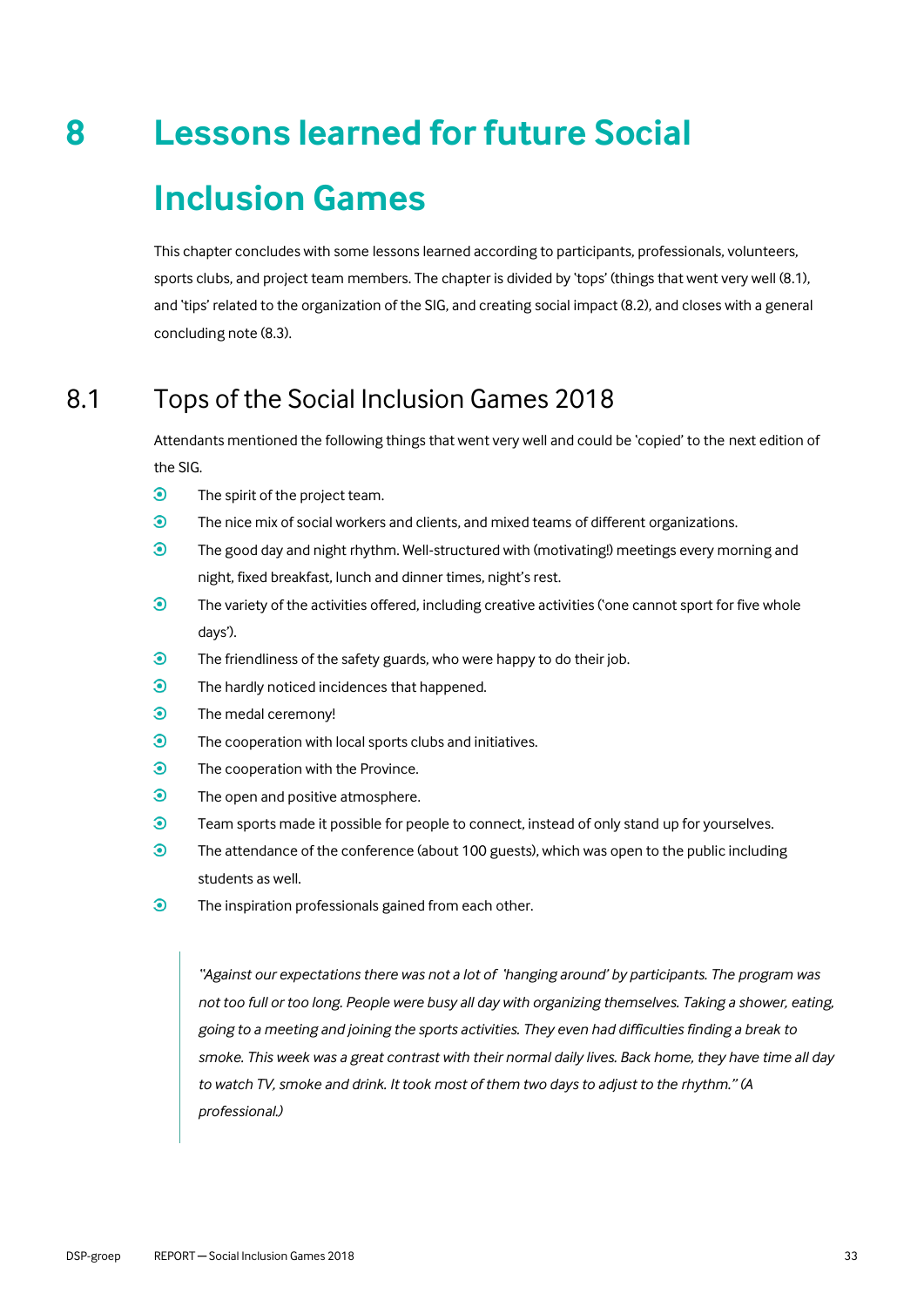*"I saw the effects of a good security team in the sense of feeling safe. Also the medical team enhanced the feeling of safety. Especially because they worked from a well-recognized central point." (A volunteer.)*

## 8.2 Tips for the local organizing team of SIG Berlin

#### <span id="page-33-0"></span>Tips for the Social Inclusion Games program

- $\odot$ About the sports programme: keep sports such as archery in the program, and maybe exclude sports with rules people are not familiar with (e.g., ultimate Frisbee). Include more activities and sports for younger children.
- $\odot$ For less experienced or less well trained participants and new teams or countries joining the SIG it may be more low key to have half a day of sports activities instead of a full day sports programme.
- $\odot$ Spread the rules of the sports games beforehand or on the terrain so people can prepare.
- $\odot$ Do not include solo sports where social workers/professionals compete against participants.

*"The only negative aspect of the Games was that social workers could do solo sports and win the event. If they want to win they should go to a sports club. It would have been OK if a social worker supported a client team. But a team without any clients should be disqualified." (A professional.)*

- $\ddot{\bm{c}}$ The 'inclusiveness' between supervisors/professionals and participants could be increased. For instance same colour wristbands for both professionals and participants, and opening the panel symposium for participants too, as not doing so may have led to feelings of exclusion among participants.
- $\odot$ Improve catering: healthier food, better quality, more choice, and less use of plastics.

*"The many plastics used were even noticed by our clients." (A professional.)*

 $\odot$ Try to organize the campsite more sustainable, for instance by providing camping stuff instead of asking teams to bring it with them.

*"The cost of travelling with camping supplies was too much and wasteful. Would have been cheaper to have items sent straight there." (A professional.)*

 $\odot$ Add some extras to the program: physiotherapists, massage-therapists.

#### Tips to improve volunteering

- $\odot$ Communicate earlier about targets, tasks, planning, and confirmation of participation.
- $\odot$ Improve the task division between volunteers (working on planned time schedules).
- $\odot$ Increase information beforehand among volunteer organizations.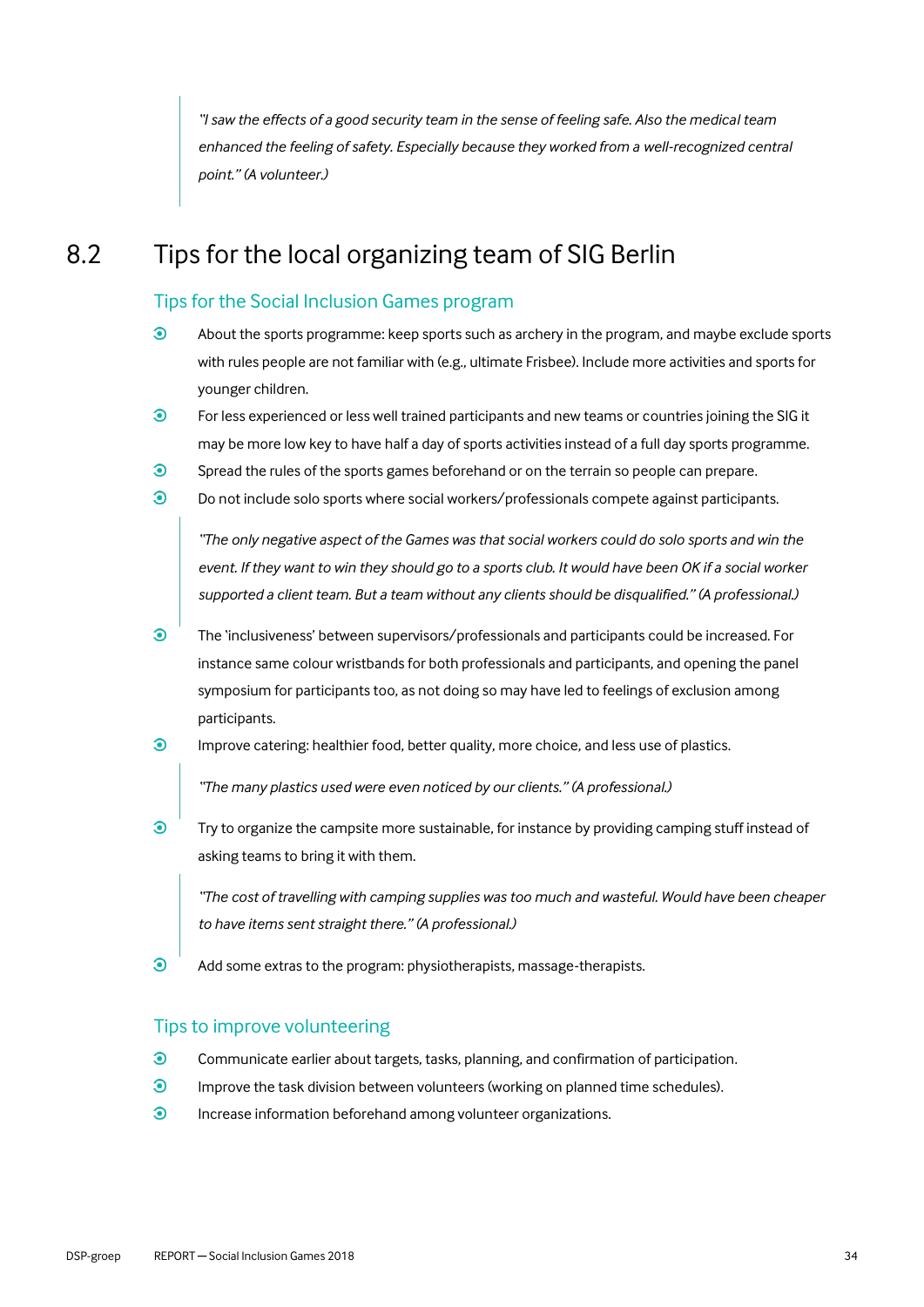#### Tips to improve the impact of the SIG

 $\odot$ Start earlier with the promotion of the Social Inclusion Games, as well as with the recruitment of participants and professionals.

*"Some departments of our organization were approached just three weeks before the event." (A professional.)*

- $\odot$ Communicate more information and program details with professionals beforehand.
- $\odot$ Get more publicity out about what you can achieve with sports activities, and try to gain more (local, national and international) media attention.
- $\odot$ Focus on making the impact of sports for socially vulnerable people visible. Illustrate/report/show the meaning of sports helping getting people out of depression and other troubles. Propagate this among professionals working with socially vulnerable groups. But also broader in society, as it may contribute to remove the negative stigma.

*"Let an ambassador travel along different organizations and facilities for socially vulnerable people throughout the country. Someone who can propagate and transfer the energy what the Games can do for you and that you 'have to be there'." (A volunteer.)*

*"Next time I will train with my clients for the Social Inclusion Games and become as good as the Danish!" (A professional.)*

## 8.3 Concluding note

<span id="page-34-0"></span>In general, this study has showed that the organization can reflect very positively at an very inspiring and socially meaningful event and edition of the Social Inclusion Games. The SIG has energized a lot of people including participants and professionals working with socially vulnerable target groups. Many of them have set intentions - and already have brought their intentions into practice -, to participate in sports more frequently, or to advocate and promote sports and physical activities among the target groups. Sports matters and can be very meaningful for (the feeling of) inclusion of socially vulnerable people. However, this does not happen automatically. Professionals and (the management of ) organizations working with people in socially marginalized positions have to pay continuously attention to the importance of sports and physical activities in general, and the participation in (social) events like the Social Inclusion Games in particular.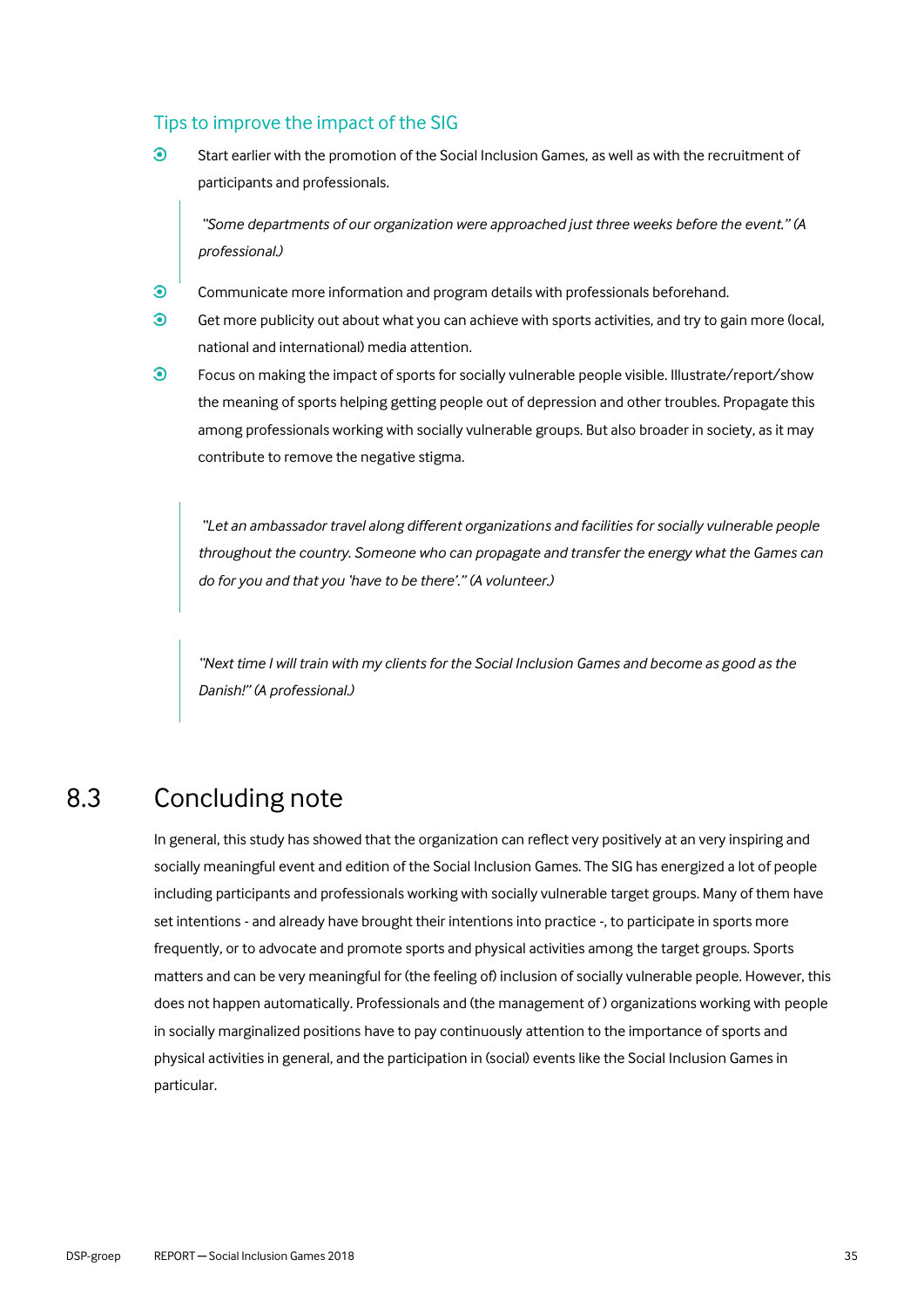# <span id="page-35-0"></span>**Attachment 1 – Data collection**

SIGN has appointed a research team for monitoring and evaluation. Equipped with Ipads, volunteers investigated the evaluation and meanings of the different target groups. The table below shows the amount of participants, professionals, volunteers, and sports club representatives who have responded and completed the surveys. A follow-up (T2) online questionnaire has been sent to professionals. In addition, onsite face-2-face interviews were held with people from all target groups, and with 2 professionals (telephone) interviews where held a couple of weeks after the event.

|                   | Surveys (N) | Response rate (%) | Interviews (N) |
|-------------------|-------------|-------------------|----------------|
| Participants      | 63          | 3.7               | 8              |
| Professionals     |             |                   |                |
| T1                | 15          | 7.5               | 8              |
| T <sub>2</sub>    | 8           | $\overline{4}$    | $\overline{2}$ |
| <b>Volunteers</b> | 37          | 28.5              | $\overline{4}$ |
| Sports clubs      | 9           | 45                | 2              |
| Project team      |             |                   | 3              |
| <b>Total</b>      | 132         |                   | 27             |

#### Data collection